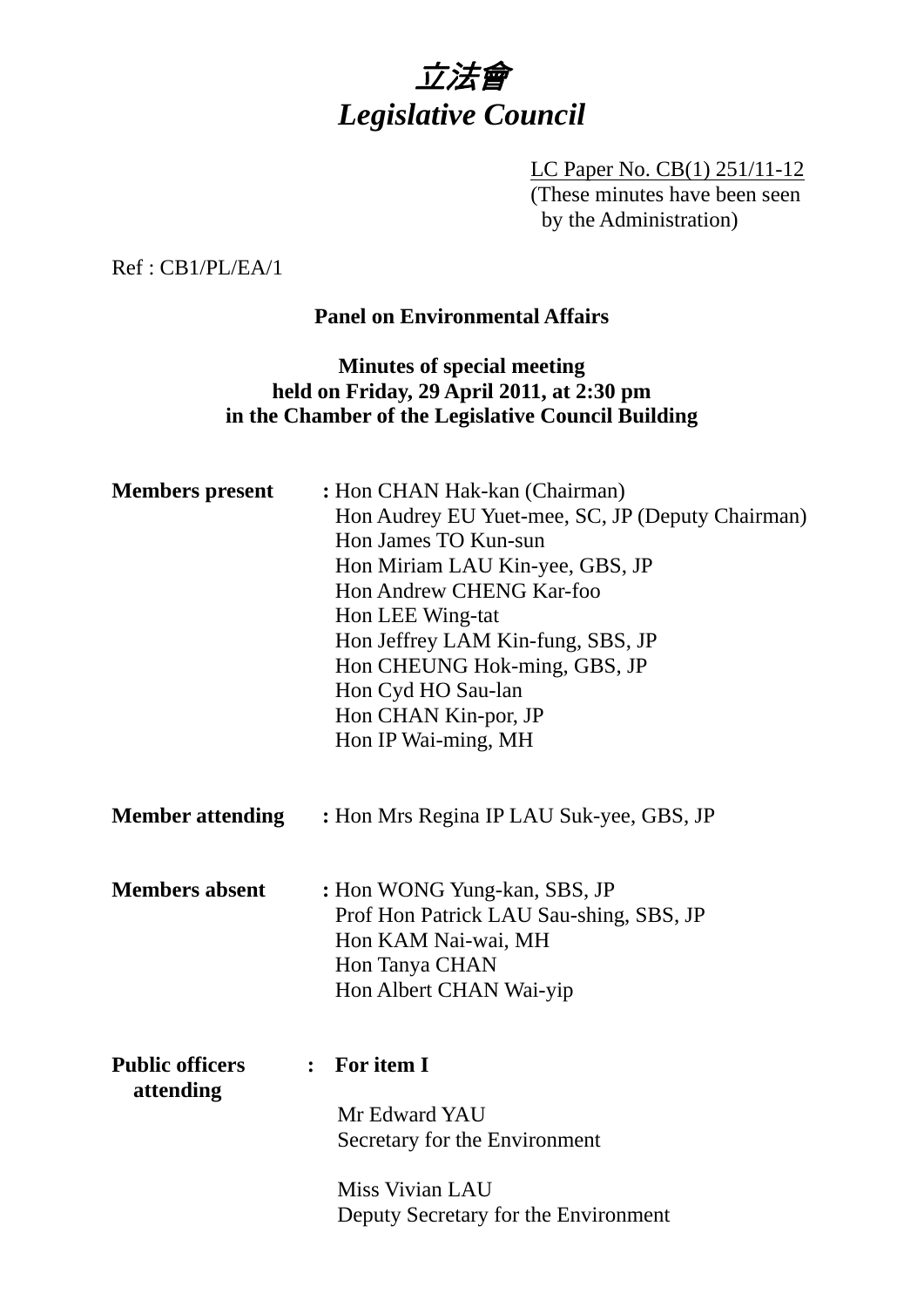Ms Katharine CHOI Principal Assistant Secretary for the Environment Environment Bureau

Dr Shermann FONG Acting Principal Environmental Protection Officer Environmental Protection Department

Miss Linda CHOY Political Assistant to Secretary for the Environment

Professor LEE Chack-fan Academician, Chinese Academy of Engineering

Mr Edmund LEUNG Chairman, Energy Advisory Committee

Dr LUK Bing-lam Chairman of Nuclear Division, Hong Kong Institution of Engineers

**Attendance by : For item I invitation** 

#### **Session 1**

WWF Hong Kong

Dr William YU Head of Climate Programme

Association of Engineering Professionals in Society Ltd

Ir YIM Kin-ping Senior Vice-Chairman

#### Individual

Mr Martin OEI Political Commentator

Hong Kong Environmental Industry Association

Mr Joe NG Vice President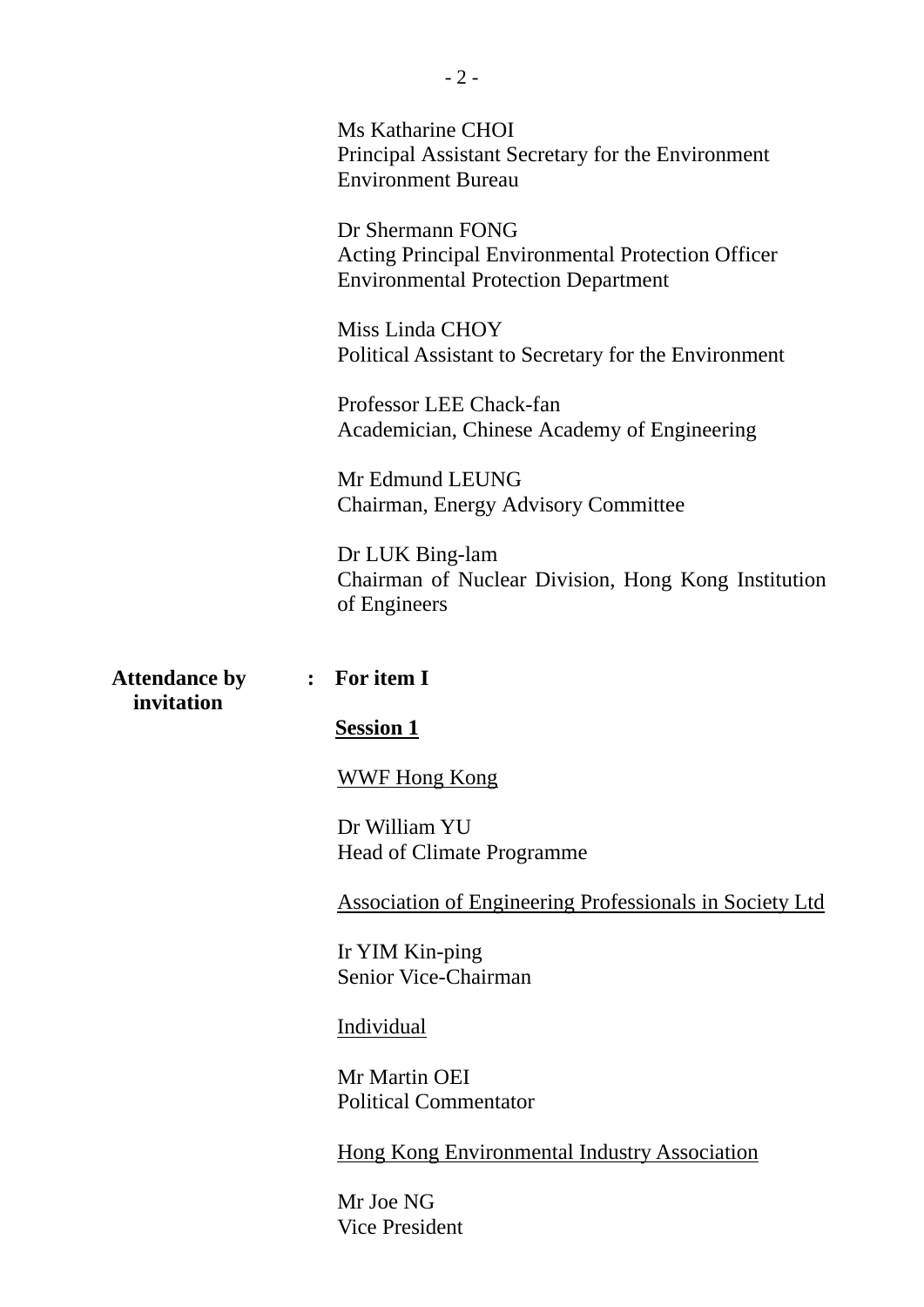### - 3 - The Climate Group

Ms Margaret LO Senior Program Development Manager

**Greenpeace** 

Mr Prentice KOO Campaigner

Hong Kong Climate Change Forum

Mr Otto POON Chairman

#### Civic Party

Mr Albert LAI Vice-Chairman

#### CUHK Greenworld

Ms LAW Wai-yan Committee member

## City University of Hong Kong

Dr William CHUNG Associate Professor

Individual

Mr TSANG Kin-shing

## Economic Synergy

Mr Jimmy KWOK Member of Environmental Preservation Committee

Professional Commons

Ir Nigel LAM

Hong Kong Association of Energy Service Companies

Mr Dominic YIN Chairman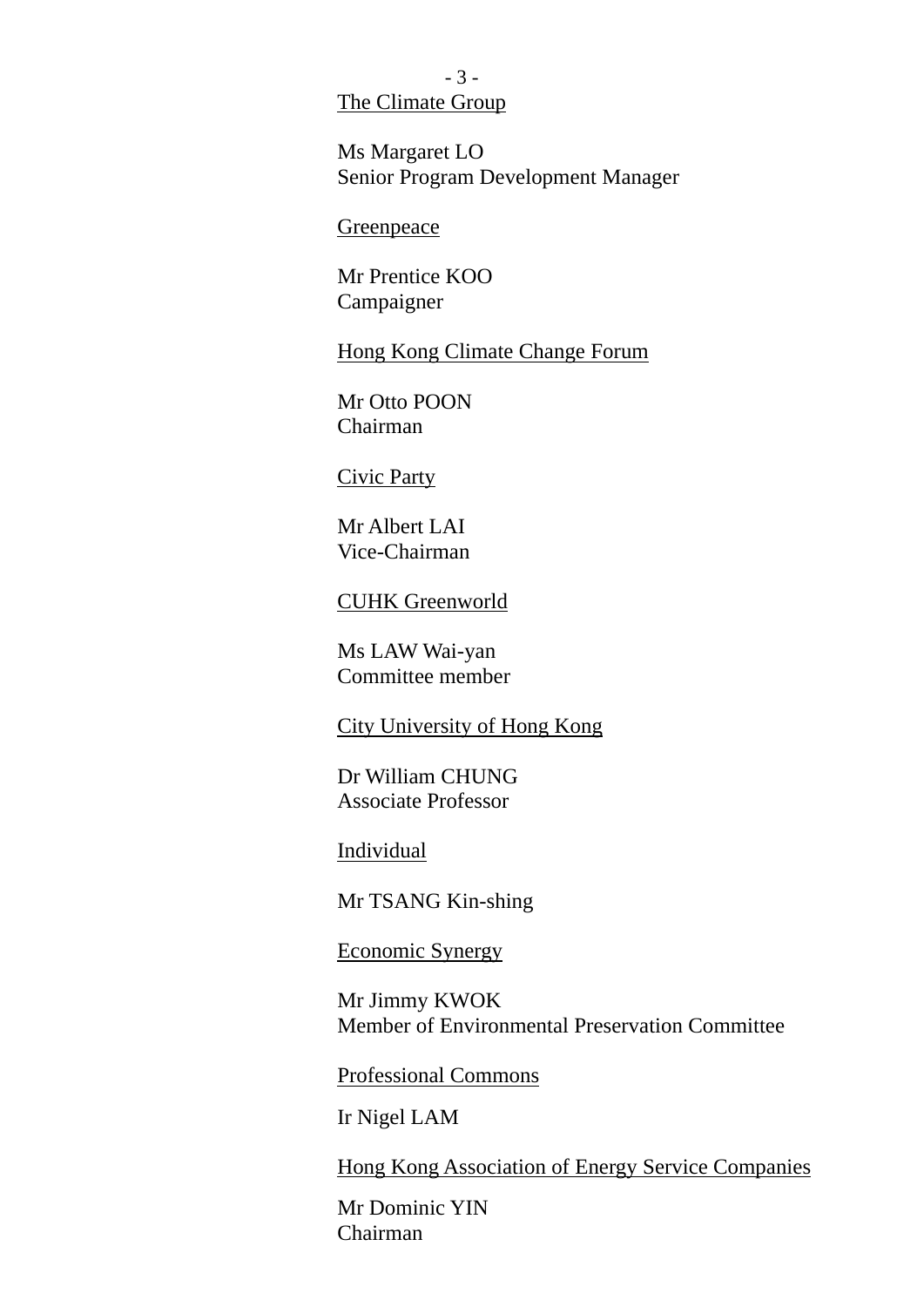- 4 - City University of Hong Kong

Dr Josie CLOSE

Power Assets Holdings Ltd

Mr WAN Chi-tin Director of Engineering (Planning & Development)

Business Environment Council

Ms Agnes LI Chief Operating Officer

Friends of the Earth (HK)

Mr Edwin LAU **Director** 

Individual

Dr Robert HANSON

New People's Party

Mr YEUNG Hong-kit

China Water Technology Ltd

Professor Alex NG

Individual

Mr SIN Chat-ching

Federation of Hong Kong Industries

Mr Daniel CHENG Deputy Chairman

Hong Kong Association of Energy Engineers

Mr Ronald S CHIN President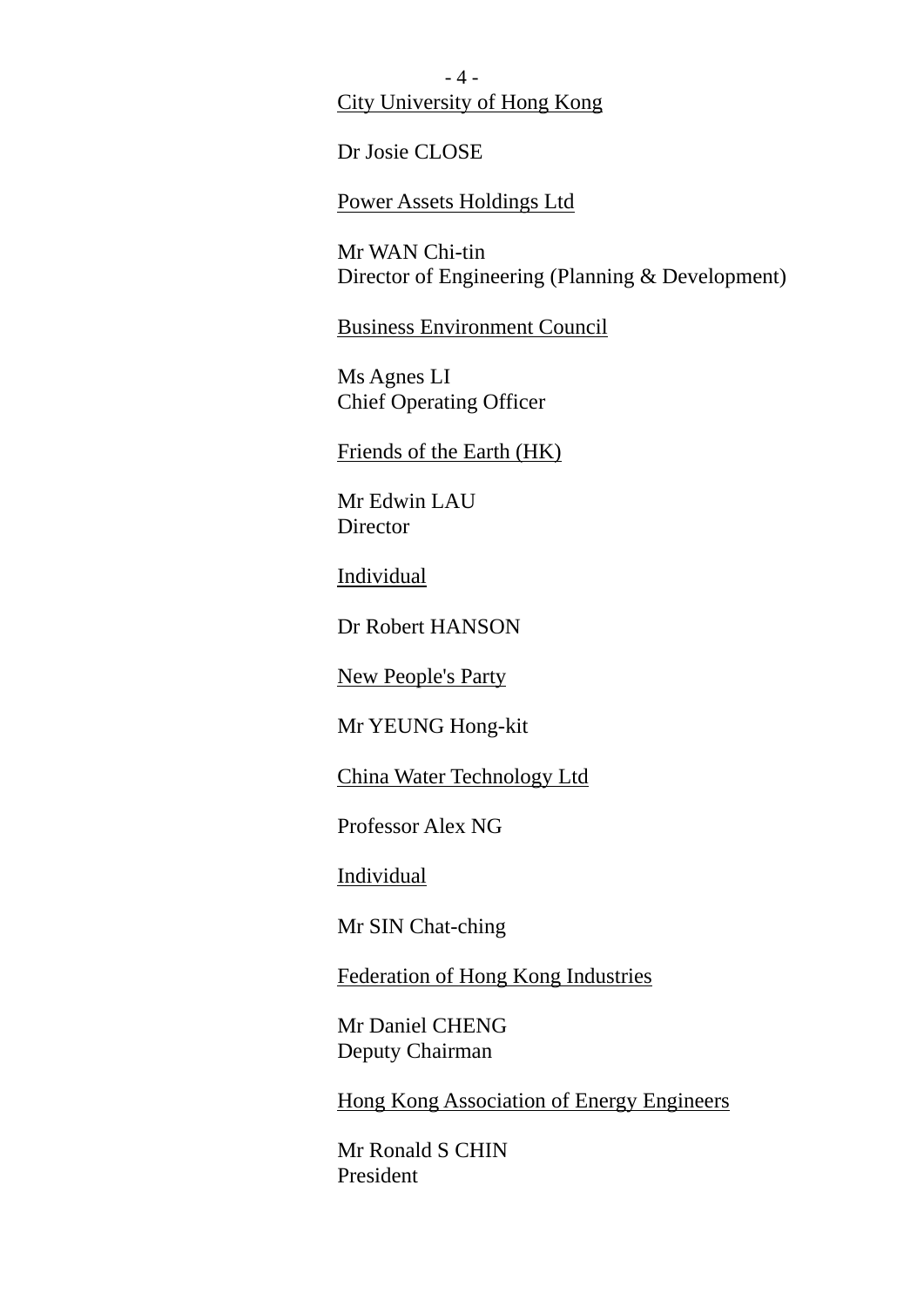#### The Hong Kong Institution of Engineers

Ir Dr CHAN Fuk-cheung Senior Vice President

#### Civic Exchange

Mr Andrew LAWSON Project Manager

Global Studies Institute in Hong Kong

Mr Guy LEUNG

The HK Federation of Students

Ms CHAN Sin-ying Secretary-General

Ocean Home

Mr TANG Wing-wai Member

#### Golden Anti-Nuclear Group

Mr LEE Wai-long Spiritual Leader

#### **Session 2**

CLP Power Hong Kong Ltd

Mr S H CHAN Corporate Development Director

The Canadian Chamber of Commerce in Hong Kong

Ms Ciara SHANNON Climate Change Advisor

Hong Kong Baptist University Student Union

Ms WU Hon-tong External Vice President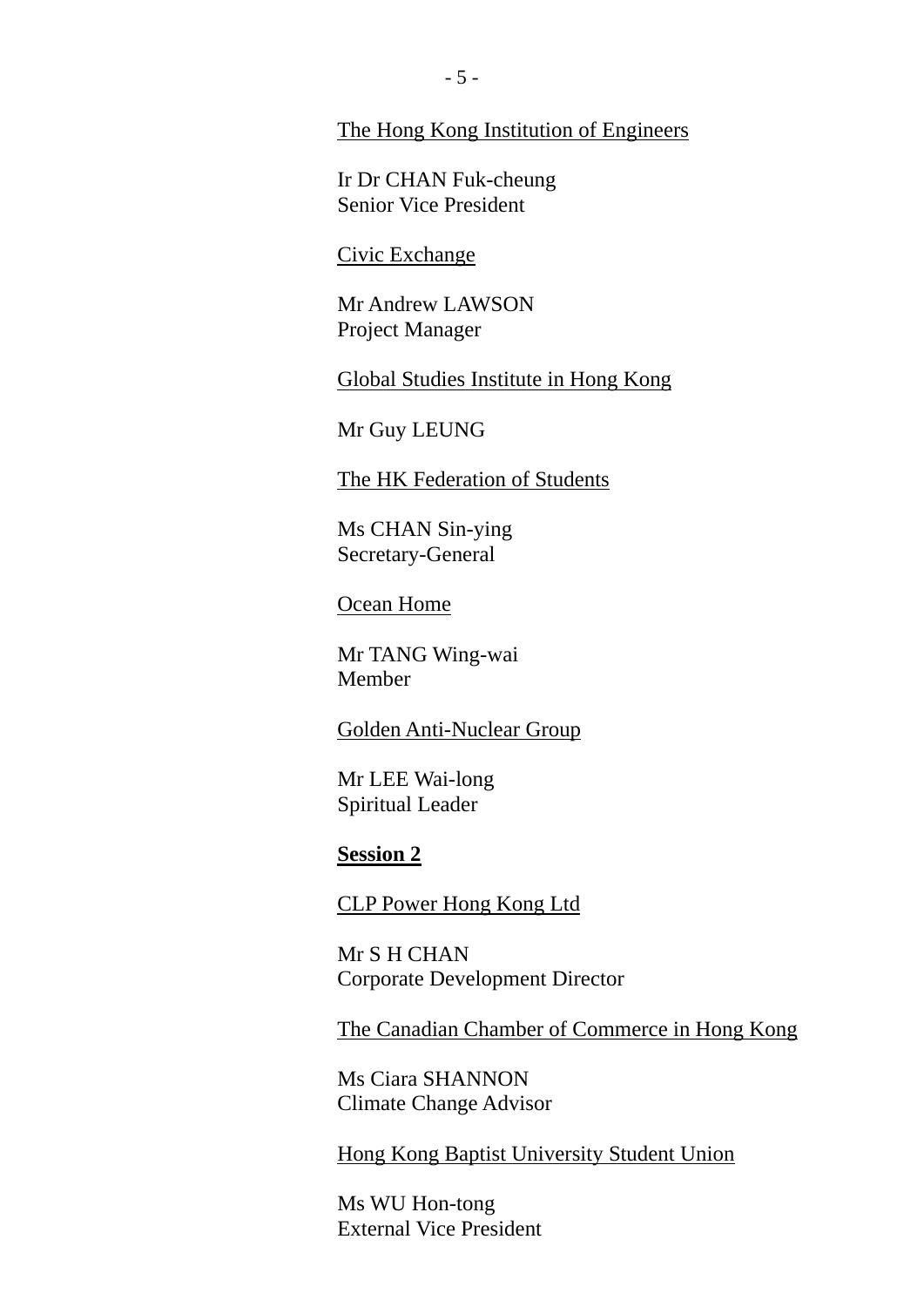- 6 - Peace Green Power

Ms FU Jing Member

The Students' Union of the Open University of Hong Kong

Mr TONG Chi-pui External Vice President

#### HKIED-SUEC

Ms CHONG Pui-ki External Secretary

Hong Kong University Students' Union

Mr Benson SIU Vice President (External)

The Student Union of the Chinese University of Hong Kong

Mr LAI Ming-chak External Vice President

Hong Kong Polytechnic University Students' Union China Affairs Committee

Mr MUI Ka-fai Vice-Chairman

Five Star War Team

Mr TANG Kin-wa Member

Committee to Concern Nuclear Energy

Mr FUNG Chi-wood Chairman

City University of Hong Kong

Dr Michael LEUNG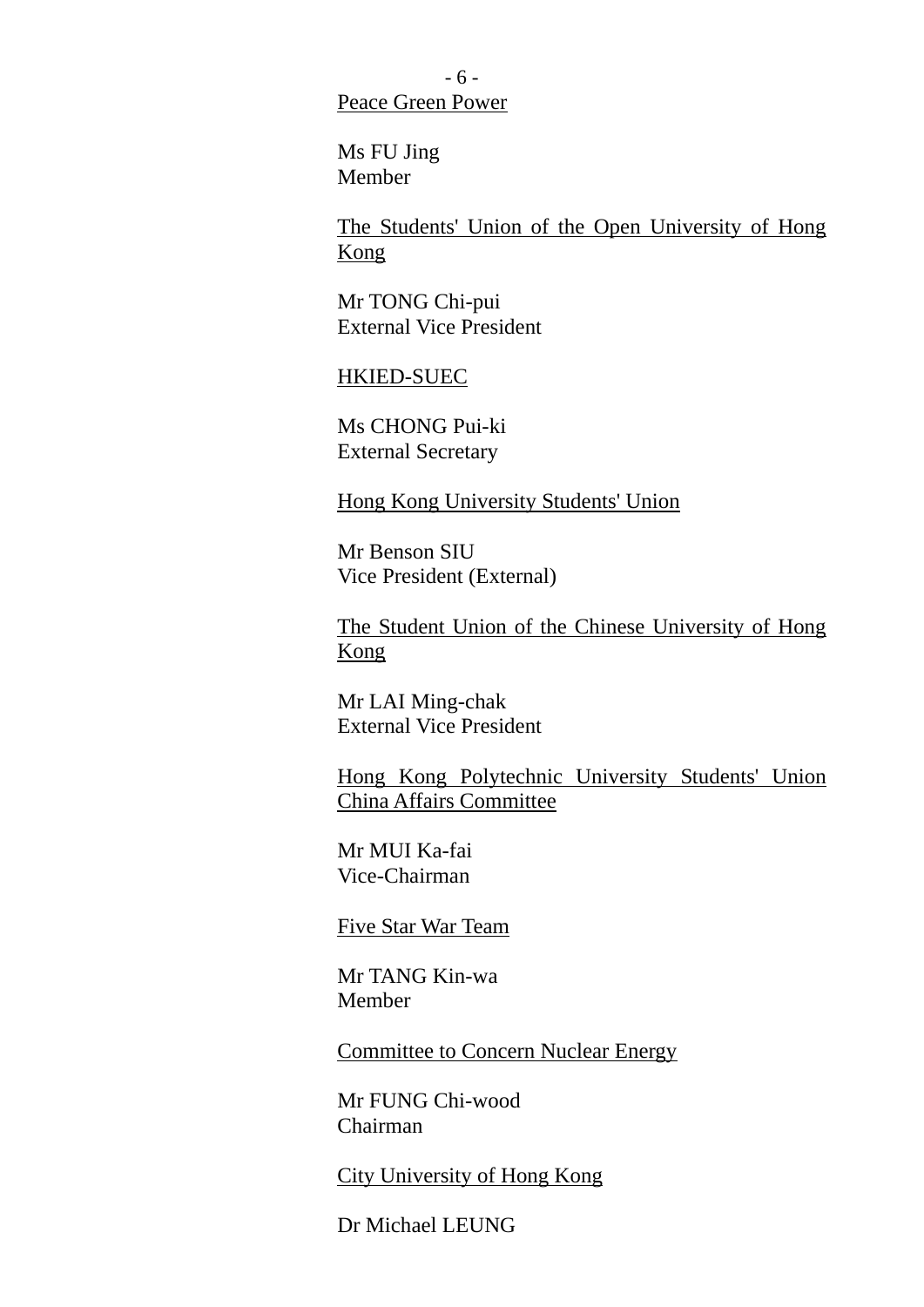- 7 - The Hong Kong Polytechnic University

Dr John Freeman BABSON

The Hong Kong Energy Institute (Branch) Ltd

Dr H F CHAN Honorary Advisor

Combat Climate Change Coalition

Mr Albert OUNG Spokeperson

NeoDemocrats

Mr Michael YUNG

Wisdom Command by Patriotism

Mr Raymond KO Master

Environmental Life Science Society, Science Society, The University of Hong Kong Students' Union

Mr HO Yuen-wa Chairman

- **Clerk in attendance :** Miss Becky YU Chief Council Secretary (1)1
- **Staff in attendance :** Mrs Mary TANG Senior Council Secretary (1)1

 Miss Jacqueline CHUNG Council Secretary (1)1

Miss Mandy POON Legislative Assistant (1)1

**\_\_\_\_\_\_\_\_\_\_\_\_\_\_\_\_\_\_\_\_\_\_\_\_\_\_\_\_\_\_\_\_\_\_\_\_\_\_\_\_\_\_\_\_\_\_\_\_\_\_\_\_\_\_\_\_\_\_\_\_\_\_\_\_**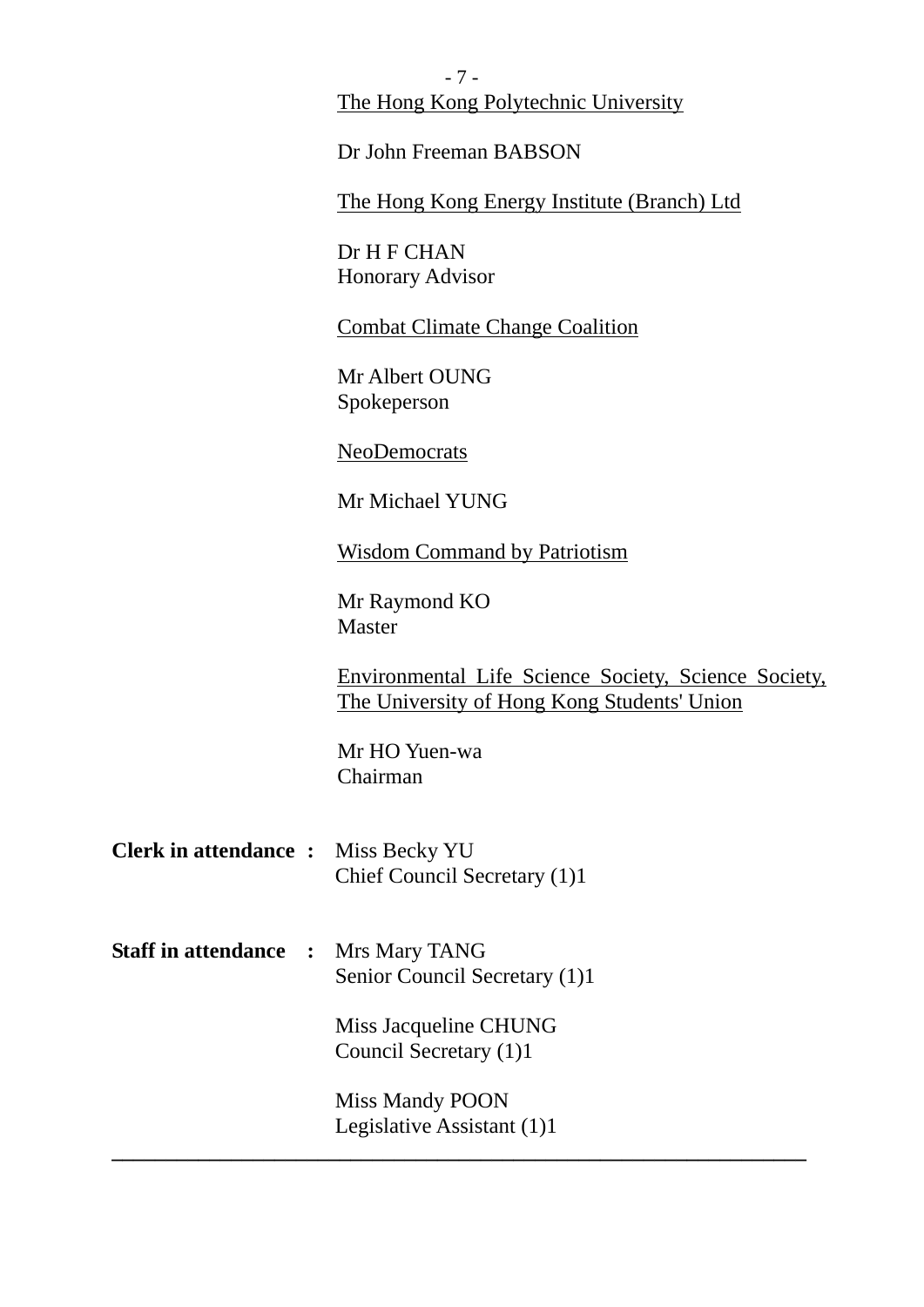$Action$   $-8$  -

# **I. Impacts of the development of nuclear energy for local power generation on Hong Kong**

The Chairman welcomed the Administration and deputations to the meeting to exchange views on the impacts of the development of nuclear energy for local power generation on Hong Kong.

Meeting with WWF Hong Kong (LC Paper No. CB(1) 2022/10-11(01))

2. Dr William YU, Head of Climate Programme, declared that the two local power companies were members of WWF, and that the Hongkong Electric Power Company was one of WWF trustees. Notwithstanding, the operation of WWF was independent. In November 2010, WWF and Ove Arup & Partners Hong Kong had jointly produce a Carbon Reduction Roadmap 2020 for Hong Kong which showed that Hong Kong had the ability to achieve at least 61% reduction in carbon intensity by 2020 without increasing the share of nuclear power in the fuel mix. Hence, WWF was opposed to the import of more nuclear energy by power companies. He stressed that energy conservation should be the way forward as in the case of Taiwan, Singapore and the United Kingdom where the energy conservation targets could be met through energy efficiency measures. He was disappointed that the Administration had failed to take heed of WWF's repeated requests in implementing energy efficiency measures. He urged the Administration to set energy conservation targets, and to enhance public awareness on the need for energy conservation.

Meeting with Association of Engineering Professionals in Society Ltd (LC Paper No. CB(1) 2022/10-11(02))

3. Ir YIM Kin-ping, Senior Vice-Chairman, said that while nuclear energy was relatively less expensive, more reliable and low in carbon emissions, care had to be taken to prevent leakage of radiation and ensure proper disposal of nuclear wastes. The Fukushima incident had demonstrated the need to enhance safety, stability and reliability of nuclear power plants. Given the close proximity of some Mainland nuclear plants to Hong Kong, the Administration should endeavour to conduct risk assessment, establish emergency response mechanism, develop evacuation plan, conduct drill and exercise, as well as educate the public on the preventive measures against leakage of radiation. It should also promote energy-saving and emission reduction measures, and develop renewable energy (RE) and waste-to-energy technology.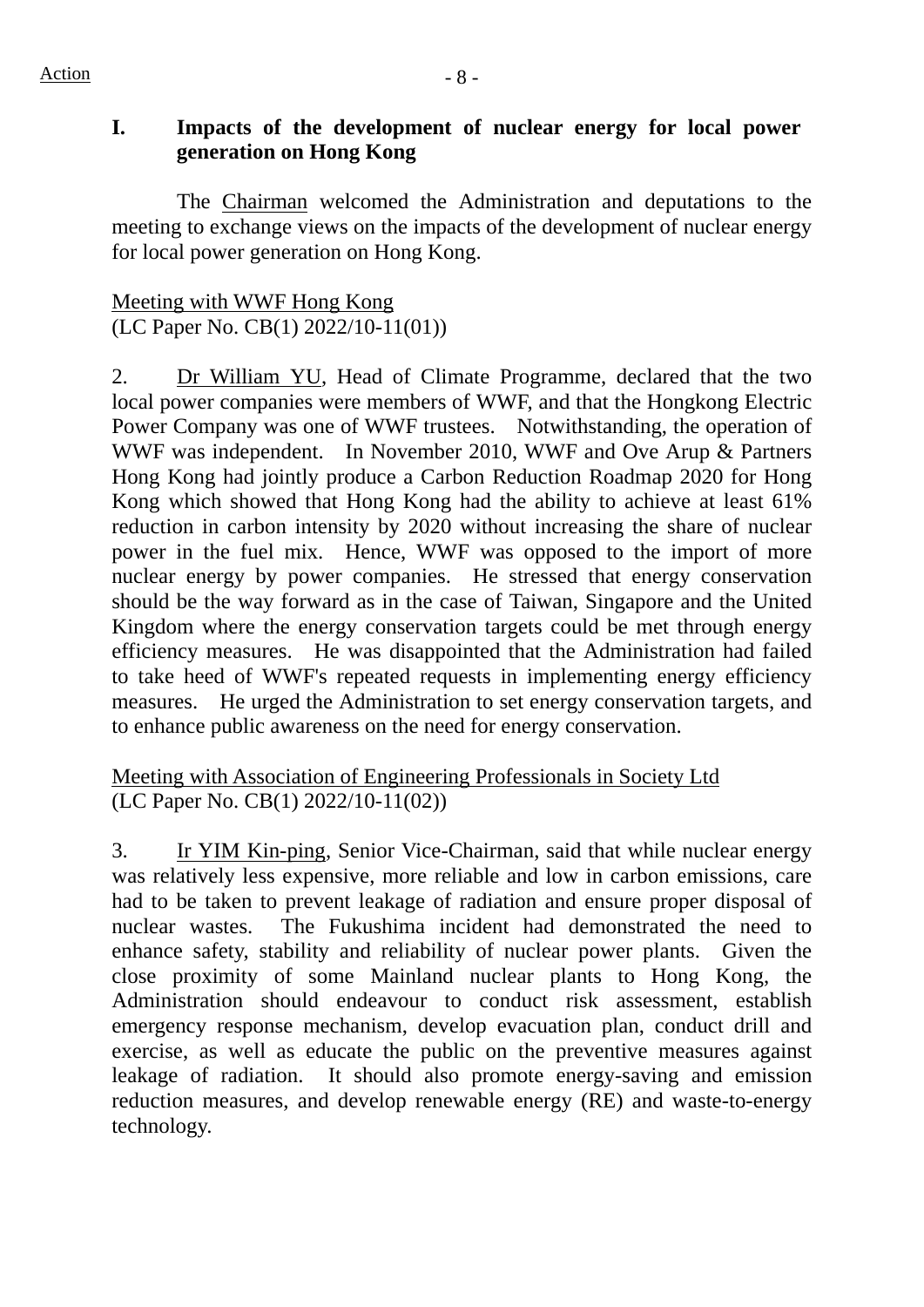# Meeting with Mr Martin OEI (LC Paper No. CB(1) 2045/10-11(01))

4. Mr Martin OEI pointed out that the Manila Trench in the South China Sea was vulnerable to serious earthquakes. An earthquake with magnitude 9 under the Richter scale could cause tsunami and have disastrous impacts on the five neighboring nuclear power plants perching on the coast of the South China Sea and in close proximity to Hong Kong. The Fukushima incident had showed that the cooling system of nuclear power plants would likely fail due to electricity outage as a result of tsunami. While there were claims that the new AP1000 core cooling system could be operated without electricity, this had yet to be tested. In the event of serious nuclear incidents in the neighboring areas, Hong Kong would have immense difficulty of evacuation given its dense population. Therefore, it would be irresponsible to increase the share of nuclear power in fuel mix for electricity generation.

# Meeting with Hong Kong Environmental Industry Association (LC Paper No. CB(1) 2022/10-11(03))

5. Mr Joe NG, Vice President, said that climate change was attributable to excessive use of fossil fuels. The extreme weather conditions had led to much damage and loss. The Administration should consider developing a safe and environment-friendly energy policy taking into account the following –

- (a) the need to phase out coal-fired power plants not only because of their high emissions, but also the number of fatalities and injuries which was far more than that from nuclear incidents:
- (b) the escalating prices of fossil fuels which had been affecting people's livelihood and sustainable development of the Pearl River Delta (PRD) Region;
- (c) the need for a long-term policy to deal with shortage of fuel supply as Hong Kong was dependent upon imported fuels;
- (d) caution should be exercised in site selection for nuclear power plants, and comprehensive safety measures should be put in place to prevent leakage of radiation, particularly after the Fukushima incident which had aroused much concern about the safety of nuclear energy;
- (e) nuclear plant operators should learn from the Fukushima incident to ensure safety of their plants; and
- (f) efforts should be made to develop RE, particularly solar energy, which would not give rise to global warming as in the case of fossil fuels.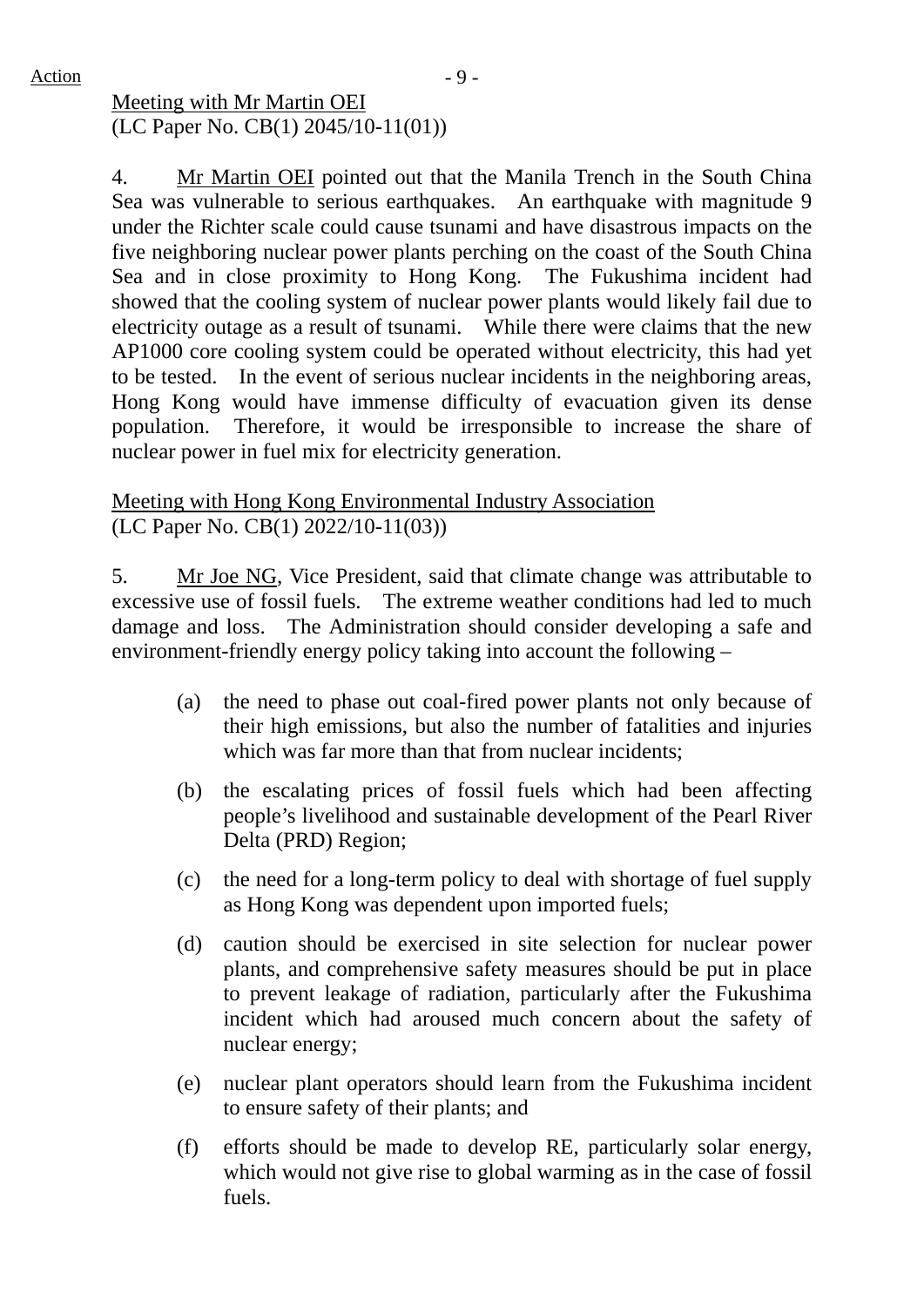Meeting with The Climate Group (LC Paper No. CB(1) 2022/10-11(04))

6. Ms Margaret LO, Senior Program Development Manager, said that the widespread panic after the Fukushima incident had highlighted the lack of public understanding on nuclear energy and risks. The Fukushima incident had indeed changed public views on nuclear energy, and there was a need for the Administration to enhance transparency and public awareness on the related issues, including the full cost in developing nuclear power which was expected to rise following the Fukushima incident. It should endeavour to reach a consensus with key stakeholders and the public before setting the roadmap on the development of nuclear energy for local power generation. More detailed analyses on the risks and costs of different fuel options in terms of energy security, health/safety/environmental implications and climate change concerns should be conducted. This should show that large-scale RE would be more cost-effective than it was perceived now. As land was one of the main constraints in developing RE in Hong Kong, consideration could be given to setting up RE power plants in the Guangdong Province. Meanwhile, efforts should be made to enhance energy efficiency as a matter of priority.

Meeting with Greenpeace (LC Paper No. CB(1) 2045/10-11(02))

7. Mr Prentice KOO, Campaigner, said that the Fukushima incident had once again demonstrated that the use of Probabilistic Safety Analysis (which assessed the safety of reactor cores based on historical data and external factors) was not reliable in assessing the risk of nuclear power plants. It failed to take into account other factors such as natural and human calamities, wear and tear of parts, as well as management culture etc. There was a need to identify alternative sources of energy for power generation. Based on the Study on the Potential Applications of Renewable Energy in Hong Kong commissioned by the Electrical & Mechanical Services Department in 2004, an off-shore wind farm with a sea area of 744 square kilometers  $(km^2)$  could generate approximately 8 000 million kilowatt hour (kwh) of electricity per year. To meet the projected electricity consumption in Hong Kong, a wind farm with a sea area of  $300 \text{ km}^2$  should be sufficient.

Meeting with Hong Kong Climate Change Forum (HKCCF) (LC Paper No. CB(1) 2072/10-11(01))

8. Mr Otto POON, Chairman, pointed out that the growing energy demand from developing and under-developed countries could not be met by RE or through energy conservation. While supporting the use of nuclear energy, HKCCF acknowledged that recent nuclear incidents had prompted the need to reinforce the safety standards and reliability of nuclear power plants. Consideration should be given to adopting exceptionally high safety factors and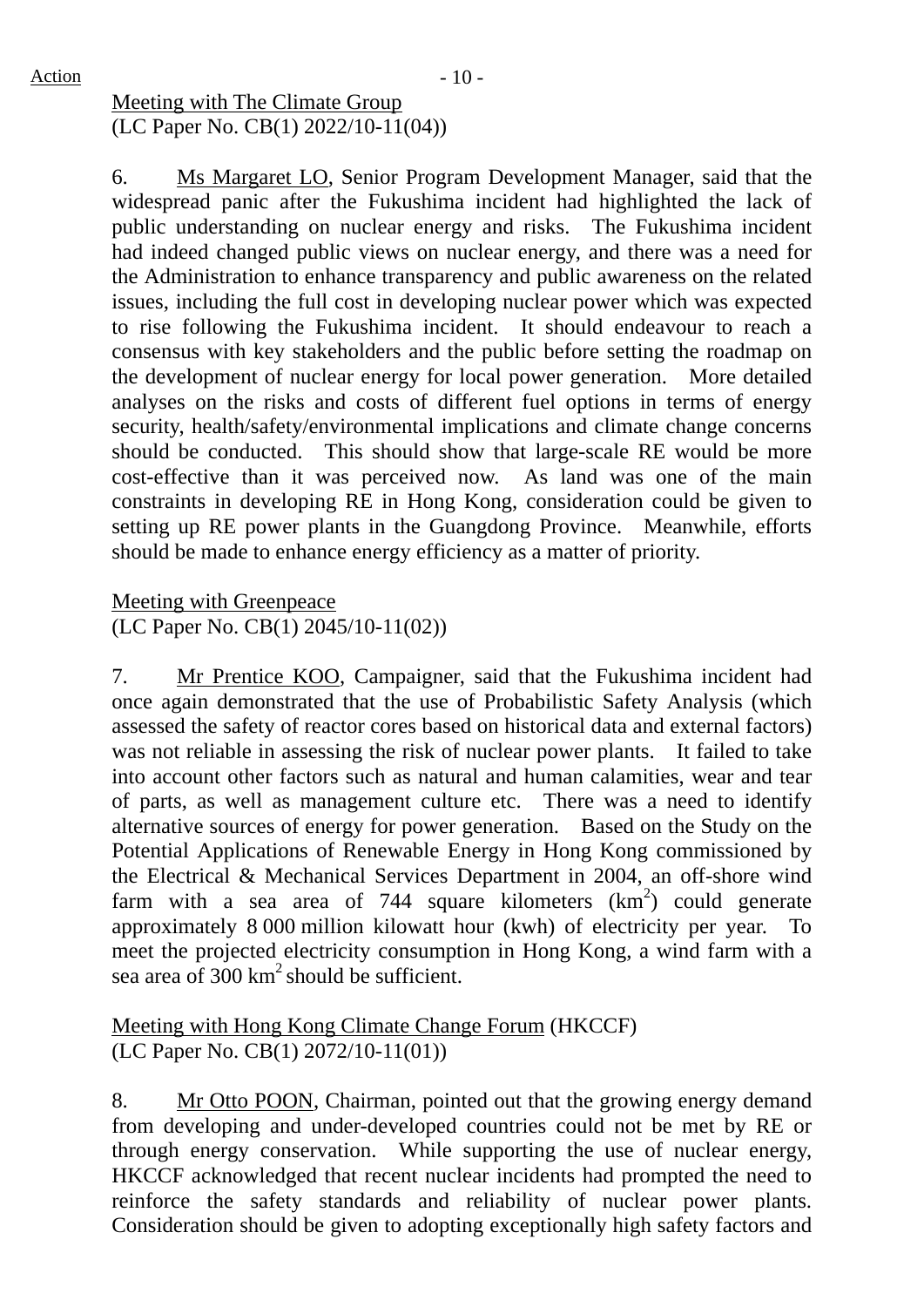most stringent quality standards in the design of new nuclear power plants. Apart from putting in place double or even triple redundancy for the cooling systems, power plants should be built with strong resilience to stand against natural disasters, and in locations which were freed from the threat of earthquake or tsunami. In-situ facilities for proper handling and storage for nuclear wastes were also required. Stringent Environmental Impact Assessment had to be carried out in a transparent manner with public consultation prior to implementation.

Meeting with Civic Party (CP) (LC Paper No. CB(1) 2072/10-11(02))

9. Mr Albert LAI, Vice-Chairman, said that according to the survey conducted by CP, around 60% of the 1 002 interviewees supported cessation of importation of nuclear power within a specific timeline. About 60% also indicated that they lacked confidence in the Administration's ability to handle nuclear incidents at the Daya Bay Nuclear Power Station (DBNPS). In the light of the survey findings, CP held the view that the Administration should examine the feasibility of formulating a "No-nuclear Hong Kong" policy taking into account public views. It should also reflect to the Guangdong Provincial Government (GPG) the concerns of Hong Kong people about the safety of nuclear power plants. Consideration should be given to setting up a high-level committee to monitor nuclear safety. It was worth noting that nuclear power only accounted for 1.9% of the overall electricity generation capacity in the Mainland, while wind power was 4.5 times more than that of nuclear power. Hence, there was a need for the two Governments to work out a regional energy plan.

## Meeting with CUHK Greenworld

10. Ms LAW Wai-yan, Committee member, pointed out that nuclear energy was not safe as evidenced by the over 200 incidents of Level 3 or above, including those in Chernobyl and Fukushima, which occurred in the past 60 years since the development of nuclear energy. The proposed increase in reliance on nuclear energy for local power generation would put the public at risk. As the electricity consumption of commercial buildings, shopping centres and advertisement signboards was unnecessarily high in Hong Kong, the Administration should endeavour to promote energy conservation to reduce electricity consumption in the long run, with Government buildings taking the lead.

Meeting with City University of Hong Kong (LC Paper No. CB(1) 2022/10-11(05))

11. Dr William CHUNG, Associate Professor of the Department of Management Sciences, questioned the findings of the consultancy study on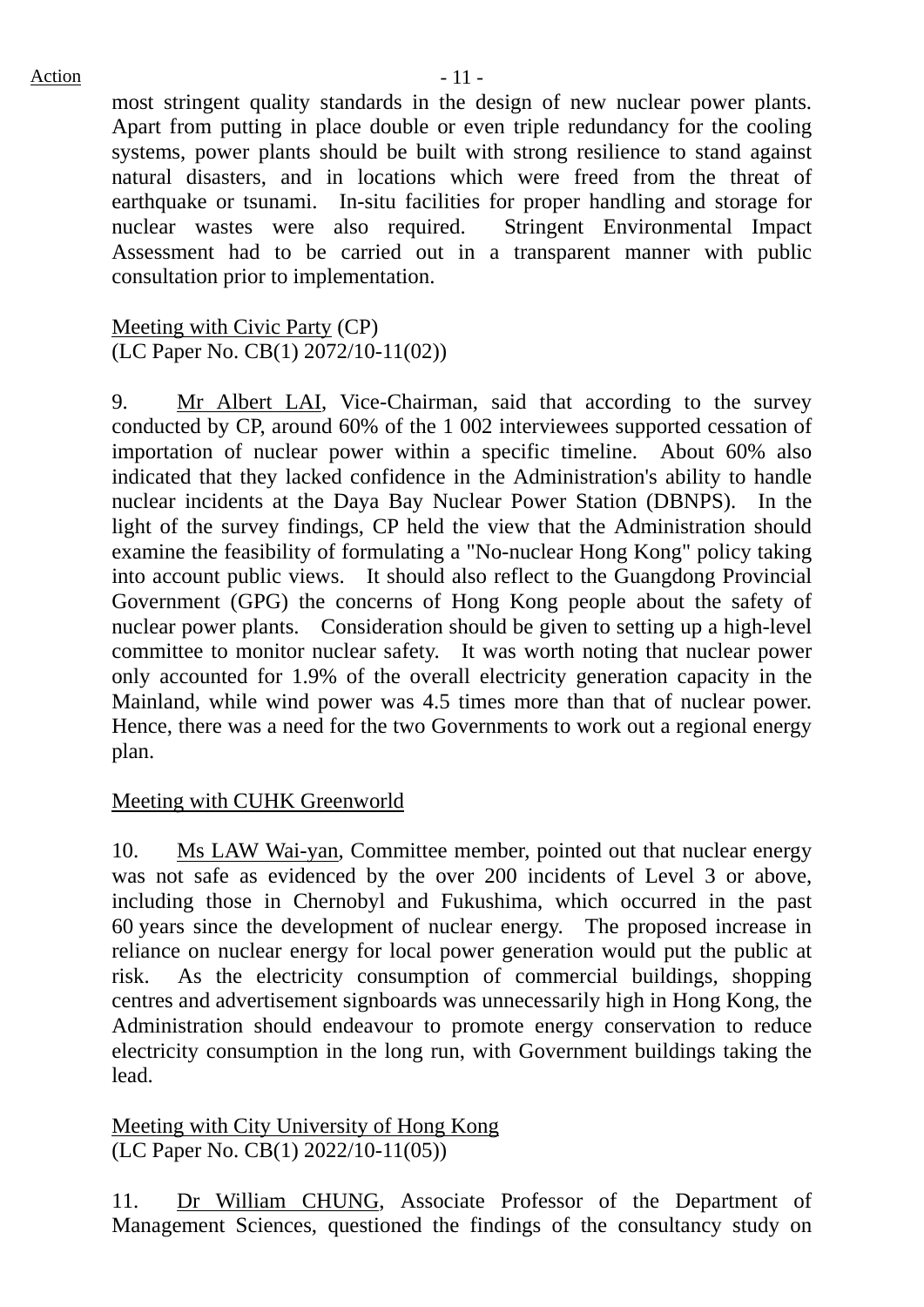climate change in Hong Kong (the Study). He was not convinced that more economic activities would be stimulated as a result of lower fuel cost under Scenario 3, thereby leading to the projected increase in electricity output. Therefore, he did not agree that the Administration should propose to increase the share of nuclear energy in the fuel mix for power generation based on the findings of the Study. He urged the Administration to reconsider the use of nuclear energy, and explore other fuel options.

## Meeting with Mr TSANG Kin-shing

12. Mr TSANG Kin-shing opined that the Building Energy Efficiency Funding Schemes had been able to enhance the energy efficiency performance of buildings and reduce electricity consumption. To further promote energy conservation, the Administration should continue providing funding to the Schemes to encourage wider participation. Efforts should also be made to reduce the intensity of street lights, and introduce legislation to control external lighting. He said that he was opposed to nuclear energy, and that the Administration should publish radiation readings on a daily basis for public reference.

Meeting with Economic Synergy (LC Paper No. CB(1) 2028/10-11(01))

13. Mr Jimmy KWOK, Member of Environmental Preservation Committee, held the view that the Administration should conduct a holistic review of the proposal to increase the share of nuclear energy to 50% in the fuel mix, taking into account the development of RE, the reduction target on carbon intensity by 2020, and the need to ensure stable supply of electricity to support economic development. Efforts should be made to educate the public on the importance of energy conservation. A comprehensive study on fuel options in terms of their safety, stability and affordability should be conducted with a view to working out a practical fuel mix.

Meeting with Professional Commons (LC Paper No. CB(1) 2075/10-11(01))

14. Ir Nigel LAM noted that despite growing public concerns about nuclear safety, neither the Administration nor GPG had formulated any contingency plans for DBNPS. Instead of building additional nuclear facilities, he opined that priority should be accorded to reduce electricity consumption through demand-side management. Consideration should be given to extending the scope of the Buildings Energy Efficiency Ordinance (Cap. 610) to cover not only new buildings but also existing buildings which accounted for some 90% of the total electricity consumption. Also, there were a number of ways for the building industry to achieve better energy efficiency of buildings.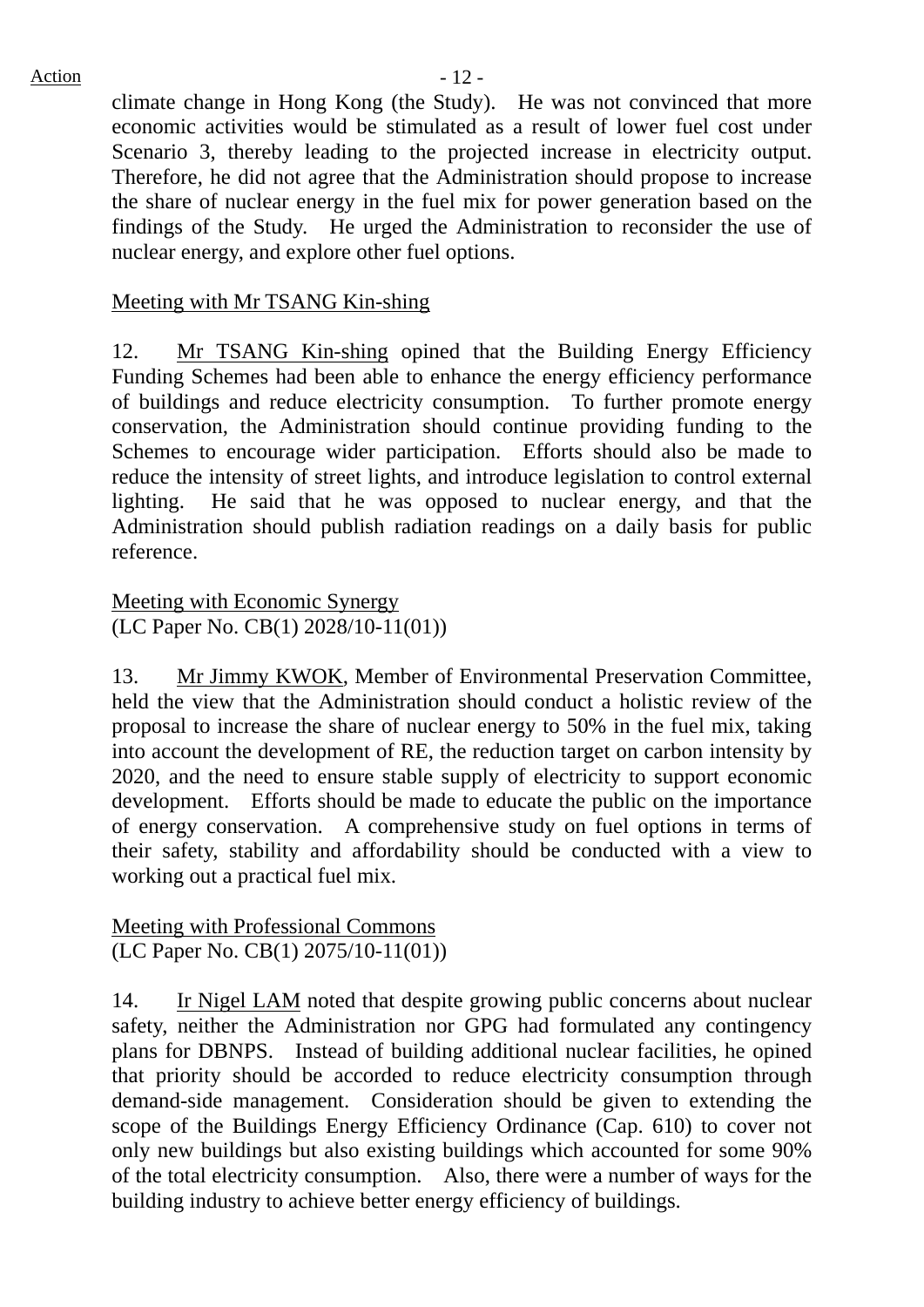$Action$   $-13$  -

# Meeting with Hong Kong Association of Energy Service Companies (HKAESC)

15. Mr Dominic YIN, Chairman, considered that the Administration should gauge the views of nuclear experts to work out safety measures to prevent recurrences of nuclear incidents, particularly when the Mainland would continue to build nuclear plants. HKAESC had been active in facilitating exchanges among nuclear experts on nuclear development and safety. Last year, HKAESC invited four Chinese nuclear experts to Hong Kong to introduce the current and future development of nuclear energy in the Mainland. This month, five nuclear experts from Taiwan met with 21 nuclear experts from the research and design institute of China National Nuclear Corporation in Chengdu to discuss nuclear safety improvements. In December this year, four experts from the Mainland would participate in the second forum on nuclear energy focusing on nuclear safety in light of the Fukushima incident.

## Meeting with City University of Hong Kong (LC Paper No. CB(1) 2022/10-11(06))

16. Dr Josie CLOSE said that she was opposed to increased reliance on nuclear energy. Effort should be made to diversify fuel supply to ensure security of power supply. In the long run, energy supply in Hong Kong should move towards the development of smart grid to allow grid connection to a wide range of energy sources, including RE, clean coal, gas, and biochemical technologies, as in the case of the Mainland. In view of the abundance of organic waste, there was a potential to generate biofuels and biogas. Consideration should also be given to the wider use of fuel cell, which was a clean technology available commercially in different forms (e.g. portable, stationary, auxiliary power or UPS device). To achieve diversity of energy supply, a single authority comprising experts with extensive technological knowledge on environment, energy safety and security, as well as economy should be set up. In addition, the Administration should launch a robust territory-wide campaign on energy efficiency to encourage reduction in energy consumption.

# Meeting with Power Assets Holdings Ltd (PAH)

17. Mr WAN Chi-tin, Director of Engineering (Planning & Development), supported the proposed target to reduce carbon intensity by 50-60% by 2020. To achieve the reduction target, there was a need to review the current fuel mix taking into account factors such as economic growth, avoidance of over-reliance on single energy source, price fluctuation of natural gas and uncertainty of RE. While gas-fired power generation was better than coal-fired power generation in terms of carbon emission, this was costly. On the other hand, planning for further development of RE was subject to natural constraints and geographical limitations. There was also a need to work out higher safety standards for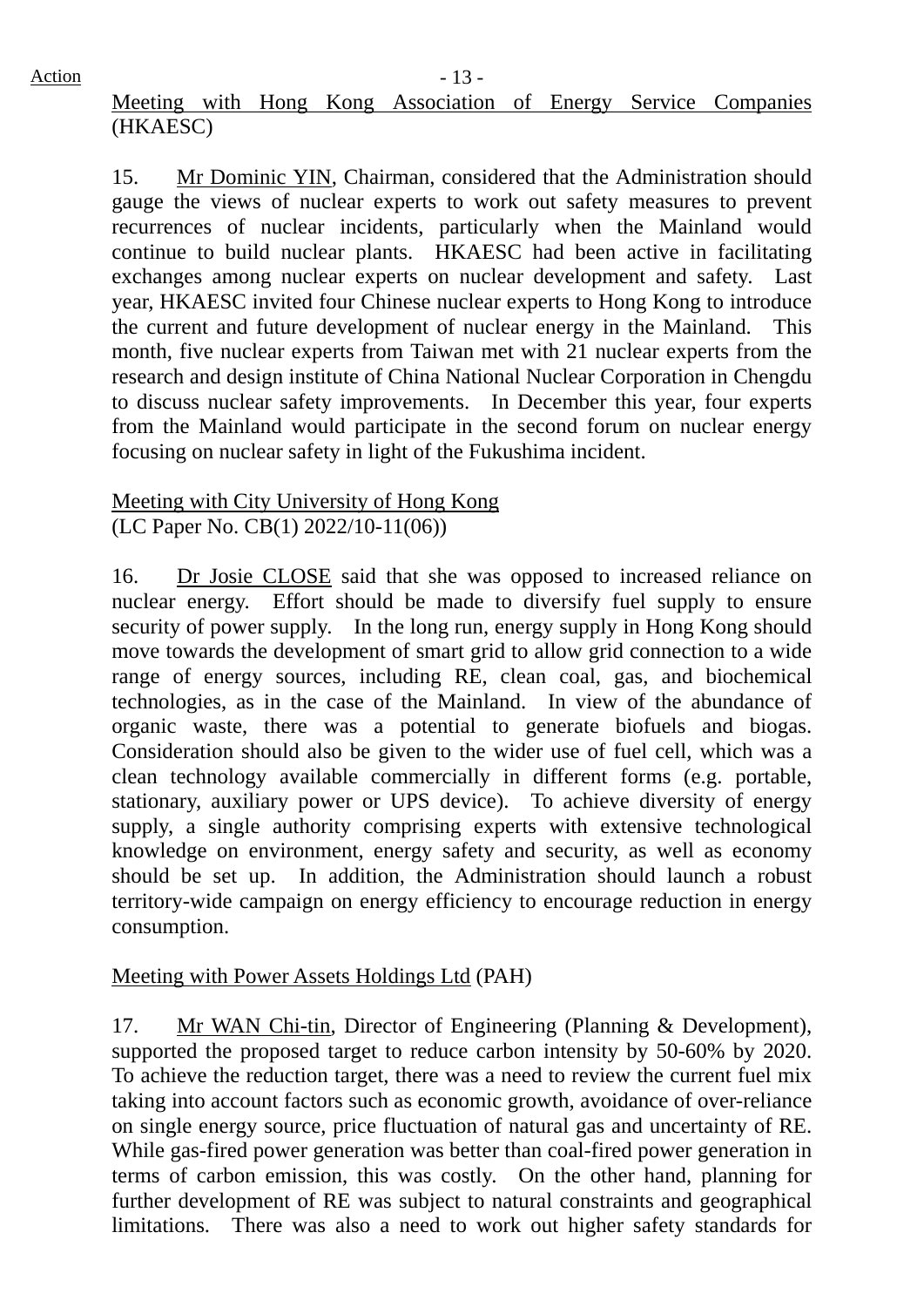nuclear energy in the wake of the Fukushima incident. PAH was committed to promoting energy conservation and had been providing energy audits for free. It also endeavoured to enhance energy efficiency and introduce wind/solar power systems.

# Meeting with Business Environment Council (BEC)

18. Ms Agnes LI, Chief Operating Officer, said that BEC provided a business platform for participation of over 100 corporate members across all sectors in Hong Kong. BEC held the view that the Administration should first focus on energy conservation through demand-side management. Given the increased public concern about nuclear operation and safety following the Fukushima incident, the proposed increase in the share of nuclear energy in the fuel mix should only be adopted if all possible means to reduce emissions had been exhausted. Meanwhile, the Administration should enhance transparency of the planning and operation of the existing nuclear plants. Contingency plans and territory-wide emergency drills should be formulated to deal with nuclear incidents. Efforts should also be made to encourage participation in international nuclear forums, as education was the key in helping the public to gain accurate understanding on nuclear power and energy issues.

## Meeting with Friends of the Earth (HK) (FOE) (LC Paper No. CB(1) 2028/10-11(02))

19. Mr Edwin LAU, Director, said that while FOE had taken part in some projects sponsored by the two power companies, FOE had its own view on the development of nuclear energy. Since the establishment of the first nuclear plant in 1954, over 440 nuclear plants had been built in 31 countries/regions. While the general public was only aware of the three major nuclear incidents taken place in Fukushima, Chernobyl and Three Miles Island in 2011, 1986, and 1979 respectively, there were in fact a total of 285 incidents at Level 2 or above which occurred in the past 57 years. These included the Tokaimura and Fukui Prefecture incidents in Japan in 1999 and 2004 respectively, three nuclear incidents at Level 3 to Level 5 and at least seven incidents at Level 0 in USA which had led to economic losses of \$28 800 million, let alone the minor incidents at DBNPS. The Chernobyl incident had demonstrated that radiation leakage was beyond human control. Apart from the impacts on lives and ecological environment, the financial risk associated with nuclear power was also very high.

Meeting with Dr Robert HANSON (LC Paper No. CB(1) 2028/10-11(03))

20. Dr Robert HANSON considered it inappropriate for the Administration to use reduction of carbon dioxide  $(CO<sub>2</sub>)$  as an excuse to justify the increased reliance on nuclear energy. He pointed out that  $CO<sub>2</sub>$  emission and nuclear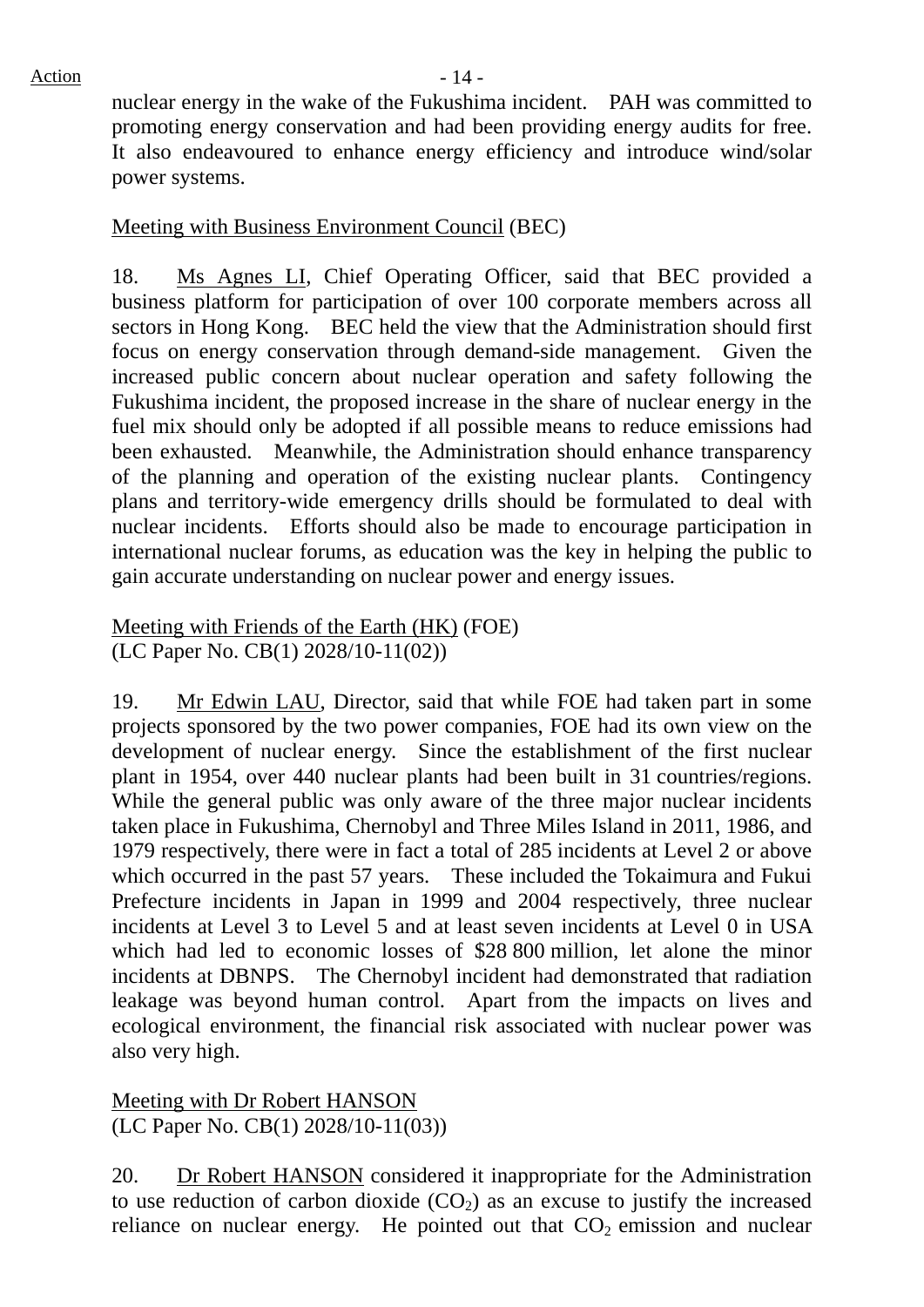#### $Action$   $-15$  -

energy were two separate issues.  $CO<sub>2</sub>$  was essential for the growth of produce to feed the world's growing population. In fact, many scientists had proved that  $CO<sub>2</sub>$  was not the cause of climate change. Reducing or capturing  $CO<sub>2</sub>$  was not only expensive, but would also consume resources and drive up energy prices. If the Administration genuinely believed that  $CO<sub>2</sub>$  was a problem, and that nuclear power was the answer, it should hold debates on whether human production of  $CO<sub>2</sub>$  was a problem and whether nuclear power was safe and necessary. These debates should be carried out in the Legislative Council and qualified speakers should be invited to express their views. This would allow real knowledge and understanding to present their case.

# Meeting with New People's Party

21. Mr YEUNG Hong-kit emphasized the need to ensure the safe operation of DBNPS. The Administration should draw up contingency plans and emergency drills for nuclear incidents in consultation with nuclear experts. While efforts should be made to encourage the use of RE and alternative fuel sources, it was worth noting that alternative fuel sources were usually produced from rare earth, the mining of which was a polluting process. As 97% of the world's supply of rare earth came from the Mainland, extensive use of alternative fuel sources would shift the pollution problem to the Mainland. It was also doubtful whether feasibility studies on the use of alternative fuel sources had been carried out, and whether large enterprises should be subsidized to explore the use of alternative fuel sources. A debate on the energy options for Hong Kong was necessary before reaching a decision.

# Meeting with China Water Technology Ltd

22. Professor Alex NG declared that he was an appointed Adjunct Professor in Environmental Economics at Peking University, and was the former head of a department of one of the major auditing firms in Hong Kong providing services in relation to climate change and sustainability. He opined that the increasing public concern about nuclear safety was largely due to the lack of understanding on nuclear power. Given that a number of nuclear power plants had been built in the neighboring cities, and the fact that nuclear incidents were unpredictable, he considered it more practical for the Administration to focus on formulating safety measures and contingency plans in the event of nuclear incidents.

# Meeting with Mr SIN Chat-ching

23. Mr SIN Chat-ching said that global warming was expected to worsen with the increase in electricity demand and consumption. While every fuel option had its own merits and demerits, he considered the use of nuclear energy for power generation more preferable as it was non-polluting with more stable supply. Apart from the Fukushima incident, there were only two other major nuclear incidents at Three Mile Island and Chernobyl. Besides, the casualties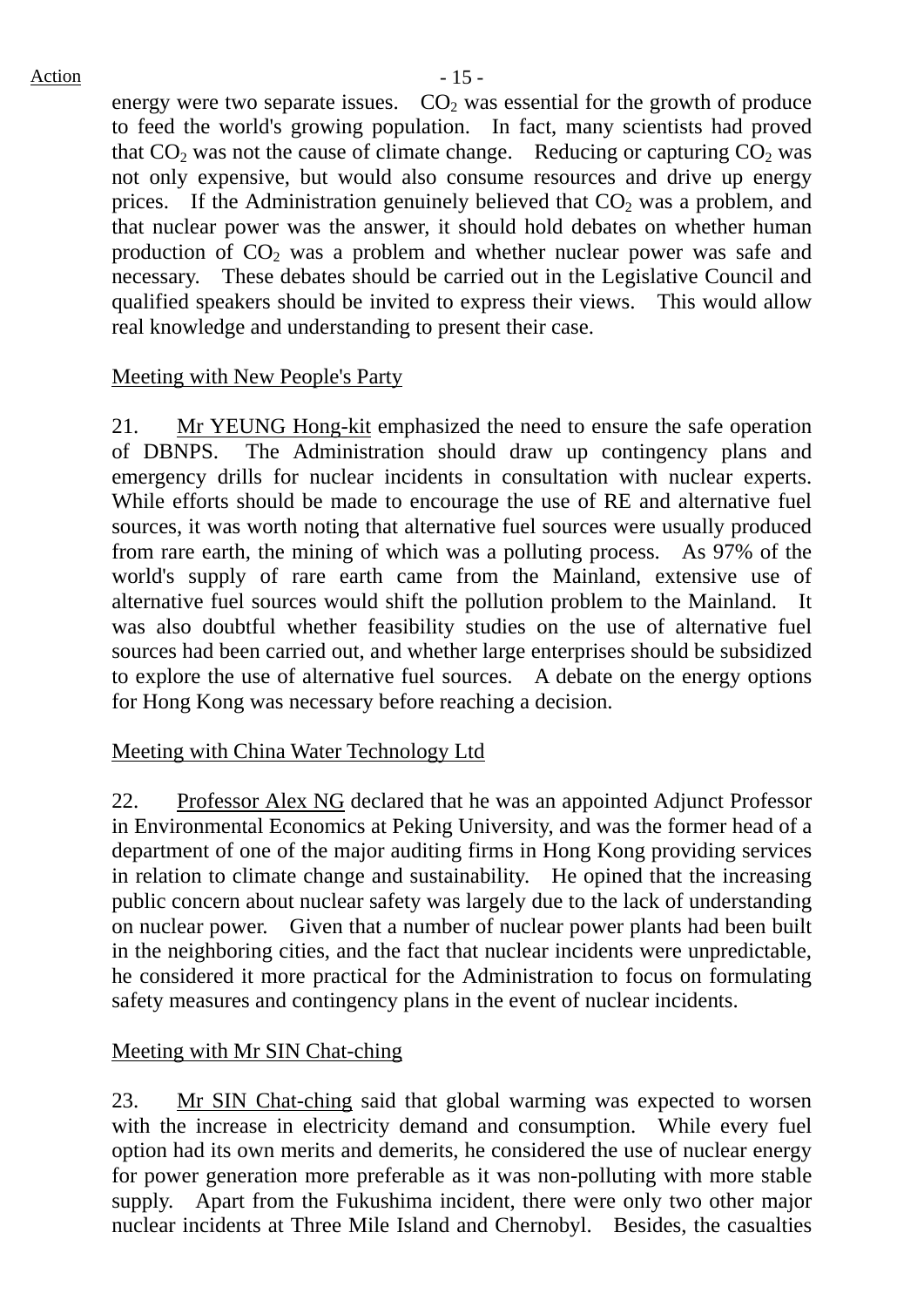$Action$   $-16$  -

in the Fukushima incident were caused by tsunami resulting from severe earthquake, and not because of the failure of the nuclear power plant itself. When compared with coal-fired power plants, nuclear power plants were relatively safe in terms of the number of accidents and casualties. Notwithstanding, the Fukushima Prefecture had revealed the need for more stringent maintenance and safety measures. Hence, it was essential to adopt the highest safety standards in the planning, construction and operation of nuclear power plants.

Meeting with Federation of Hong Kong Industries (FHKI) (LC Paper No. CB(1) 2045/10-11(03))

24. Mr Daniel CHENG, Deputy Chairman, said that FHKI supported the use of nuclear energy for power generation because there was no cleaner and better alternative. Coal-fired power generation was not an option while natural gas was running out. It would take a long time to cut down on power consumption through education, change of lifestyle and replacement of power equipment etc. As the Mainland would continue to build nuclear power plants, Hong Kong should take an active part in the process to facilitate the establishment of a better mechanism and adoption of higher safety standards. The Administration should also work with research and financial institutes to further develop alternative fuel sources, and invest in low-cost power systems such as solar energy. Efforts should also be made to enhance public education on nuclear energy and energy conservation.

# Meeting with Hong Kong Association of Energy Engineers (HKAEE) (LC Paper No. CB(1) 2022/10-11(07))

25. Mr Ronald S CHIN, President, said that HKAEE supported safe, efficient and economic power generation with due regard to the avoidance of environmental degradation. Where avoidance was impracticable, the best affordable mitigation measures should be incorporated. As far as fuel mix was concerned, coal-fired plants were not an option and RE plants should be built as far as practicable. In view of the tight schedule to achieve the target to reduce carbon intensity 2020 and the practical constraints in developing large-scale RE plants, the practicable way was to replace obsolete coal-fired plants by natural gas plants. Only after full examination of the best available nuclear technology and plant location should nuclear power plants be built to supplement the future electricity demand. HKAEE considered that more ambitious target should be set to improve building energy efficiency by 30-50%, particularly for new buildings, given the ready availability of technologies and standards. There was also much room for improvement of the overall thermal transfer value by more than 30%.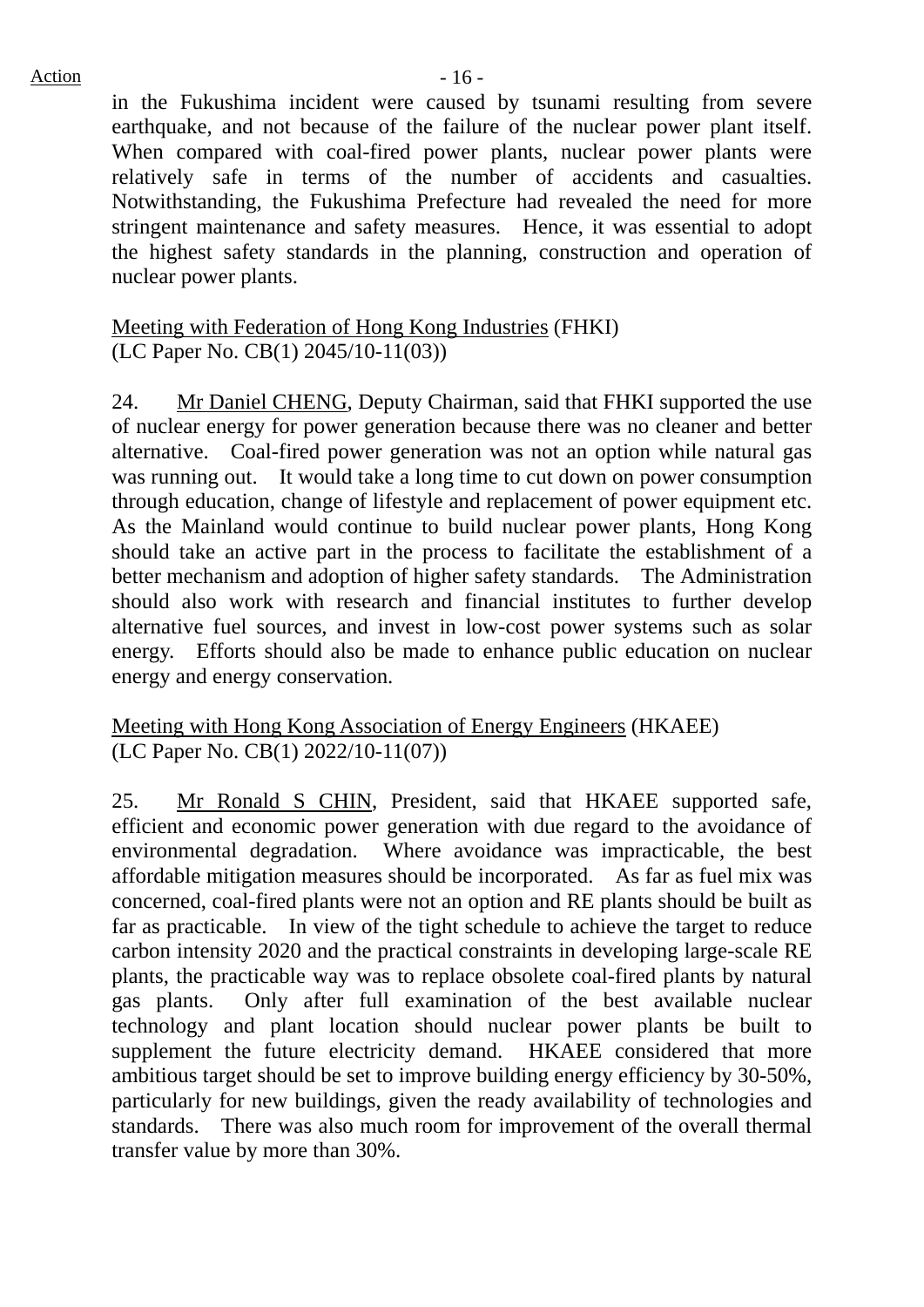$Action$   $-17$  -Meeting with The Hong Kong Institution of Engineers (HKIE) (LC Paper No. CB(1) 2028/10-11(04))

> 26. Ir Dr CHAN Fuk-cheung, Senior Vice President, said that HKIE considered nuclear energy a relatively safe and reliable source of energy supply with low environmental footprint. The Fukushima incident was the result of tsunami and beyond the design parameters of the nuclear power plant. A comprehensive contingency plan should be put in place to prevent similar recurrences. In considering any source of power supply for Hong Kong, the Administration would need to take into account factors, including reliability, environmental-friendliness, safety and affordability, of the energy source. Until the availability of more matured technologies and measures to tackle topographical constraints of RE, nuclear power remained a good source of energy supply to meet the electricity demand in Hong Kong at a competitive cost. It was important for the community to understand the pros and cons of each fuel type in order to reach a consensus on the appropriate fuel mix for power generation. Besides, Hong Kong was obliged to meet the voluntary target set by the Mainland in reducing carbon intensity.

Meeting with Civic Exchange (CE) (LC Paper No. CB(1) 2022/10-11(08))

27. Mr Andrew LAWSON, Project Manager, stressed the importance to enhance nuclear literacy i.e. the knowledge and understanding of nuclear. Despite that nuclear energy had been used for power generation for over 17 years, nuclear literacy in Hong Kong was relatively low. A nuclear literate society would become more important as the Mainland planned to significantly expand its nuclear capacity, including in the Guangdong Province. There was a need to establish an independent mechanism to monitor the performance and safety of surrounding nuclear plants. Adequate resources should also be earmarked to enhance public education and training for nuclear specialists.

Meeting with Global Studies Institute in Hong Kong

28. While acknowledging that nuclear energy was low in carbon emissions and less expensive, Mr Guy LEUNG pointed out that nuclear power was not absolutely safe, given the devastating and irreparable damages and losses resulting from nuclear incidents. Regardless of the share of nuclear energy in the fuel mix, Hong Kong was facing an increased threat from the development of more nuclear power plants in the Guangdong Province. To achieve the target to reduce carbon intensity without increasing the share of nuclear energy, consideration could be given to using more natural gas or RE. However, there were cost considerations in the increased reliance on natural gas or RE, the latter of which was also less stable in supply.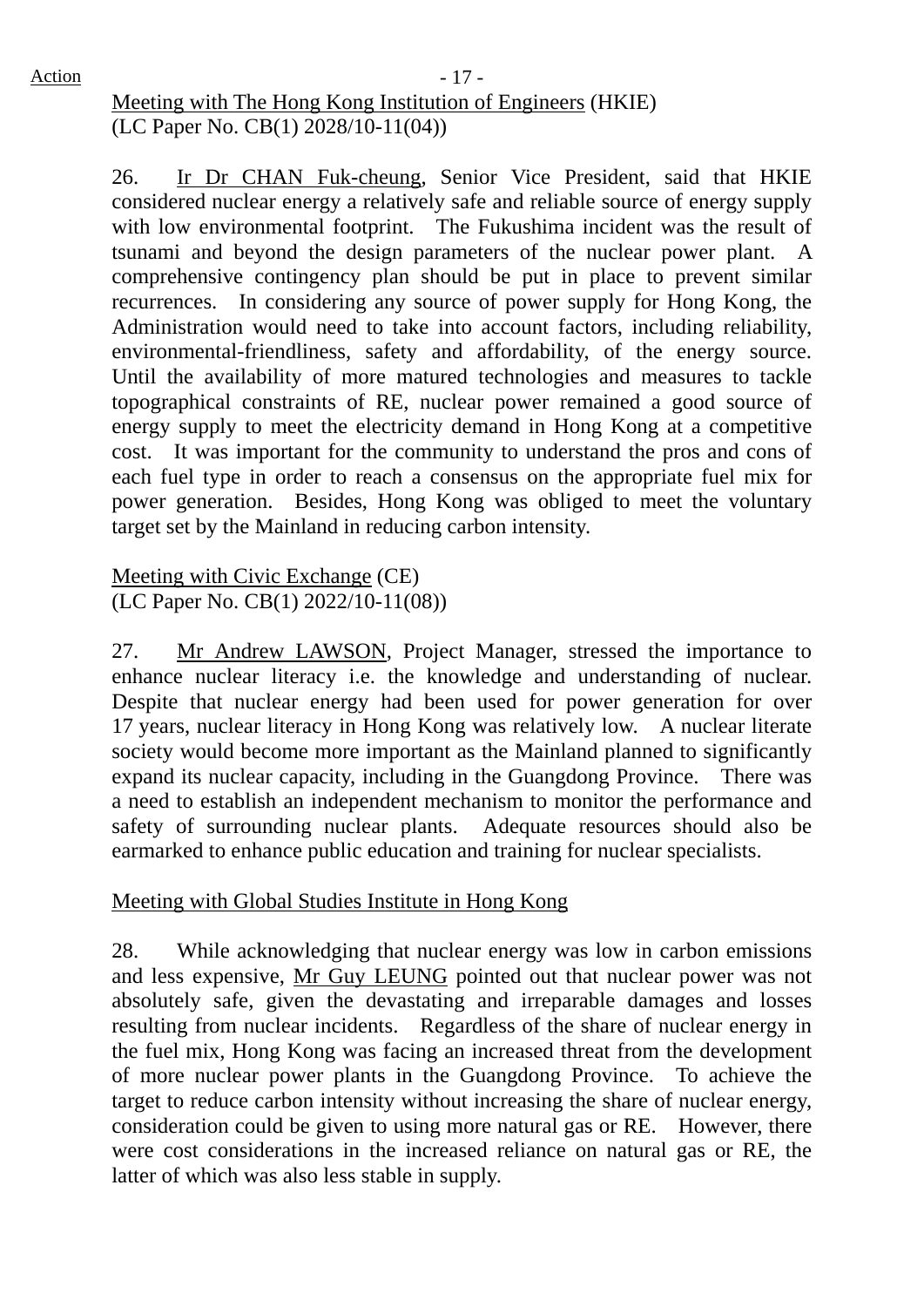## $Action$   $-18$  -Meeting with the HK Federation of Students (HKFS)

29. Ms CHAN Sin-ying, Secretary-General, pointed out that there had been a number of nuclear incidents throughout the history of development of nuclear power. The recent Fukushima incident was a result of human errors rather than natural disaster, as the problem stemmed from malfunctioning of the back-up generators. She failed to see why nuclear power was still considered to be "relatively" safe despite the numerous nuclear incidents. HKFS urged the Administration to shelve the proposal to increase the share of nuclear energy to 50% in the fuel mix. Instead, efforts should be made to reduce energy consumption through a reform of the electricity tariff system.

# Meeting with Ocean Home

30. Mr TANG Wing-wai, Member, said that there were serious concerns about nuclear safety in the wake of the Fukushima incident. Though nuclear energy was a cleaner fuel source than coal, its use should not be expanded as there was no guarantee that nuclear power was absolutely safe. Besides, the burial of nuclear wastes underground or under sea would pose a hazard to human lives and the environment. The increased reliance on nuclear energy would prompt the development of more nuclear facilities across the border, resulting in more pollution. In the event of any nuclear incident at one of these nuclear plants, the result would be devastating given the dense population in the PRD Region. Instead of increasing power generation to meet the ever-growing demand for energy, more efforts should be made to conserve energy.

# Meeting with Golden Anti-Nuclear Group

31. Mr LEE Wai-long, Spiritual Leader, said that the nuclear power plant in Fukushima Prefecture was supposed to be far away from seismic zone and able to withstand earthquakes and tsunami, but the reality spoke for itself. Although Hong Kong was some 3 000 kilometres away from Fukushima Prefecture, it was still under the threat of radiation let alone DBNPS which was situated only 50 miles away from Hong Kong. It was questionable whether contingency plans had been in place for any nuclear incidents at DBNPS. He urged the Administration to shelve the proposal to increase the share of nuclear energy in the fuel mix for local power generation.

Meeting with CLP Power Hong Kong Ltd (CLP) (LC Paper No. CB(1) 2075/10-11(02))

32. Mr S H CHAN, Corporate Development Director, said that CLP considered nuclear energy a practical and feasible fuel source, which could help reduce carbon intensity in an economical way. When compared with coal-fired power generation, gas-fired power generation could also reduce carbon intensity by half but the price of natural gas could be volatile subject to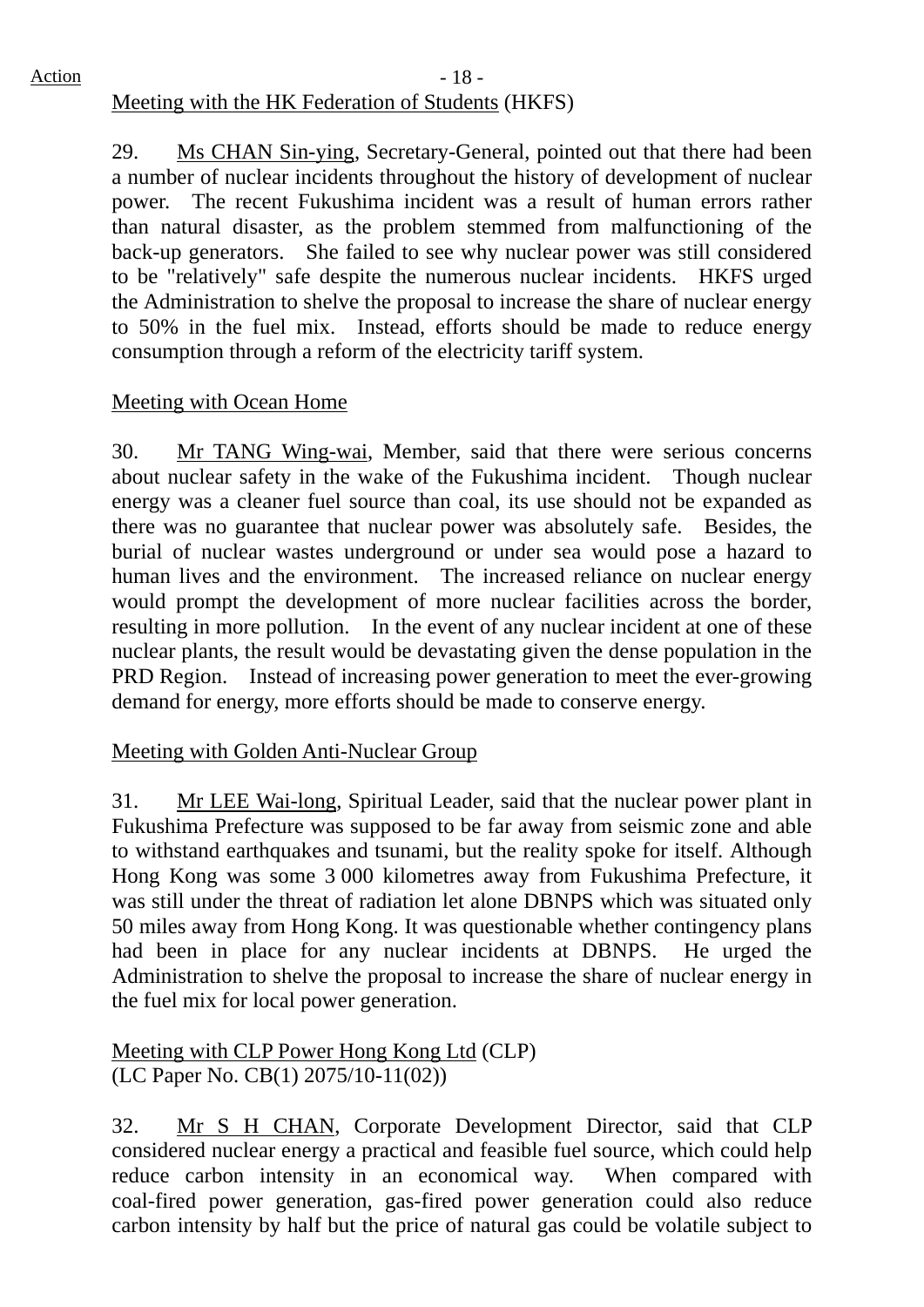international energy market trends. While the environmental benefits of RE were well known, its applicability in Hong Kong was limited by land use constraints and lack of natural resources. Besides, the development costs could be very high with no assurance on the stability of supply. Energy efficiency and conservation measures could reduce carbon intensity, but these alone could not help achieve the reduction target by 2020. Overseas countries like Japan and Germany could only manage to slow down energy consumption with robust energy efficiency and conservation programmes as their economies continued to grow. In view of the technological limitations, revamping the fuel mix was considered relatively practical to achieve the reduction target by 2020. A balanced fuel mix could also ensure a reliable and cost-effective supply of electricity. A holistic approach should be adopted in drawing up an appropriate and feasible fuel mix.

## Meeting with The Canadian Chamber of Commerce in Hong Kong (CCCHK) (LC Paper No. CB(1) 2022/10-11(10))

33. Ms Ciara SHANNON, Climate Change Advisor, said that CCCHK generally supported nuclear power which was a highly reliable, relatively low cost and competitively available source of energy. Nuclear energy emitted no green house gas (GHG) in the course of power generation and thus would not cause climate change. The development of more nuclear plants across the border posed both an opportunity and a risk to Hong Kong. CCCHK was particularly concerned about the 28 nuclear reactors (including those present, under construction and planning) in Guangdong Province, of which 10 were in close proximity to Hong Kong. This would make Hong Kong a significant stakeholder, and hence more transparent information on contingency planning in respect of evacuation, water, shelter and health in the event of nuclear incidents was necessary. A balanced view on the risk of nuclear energy was vital for the business sectors in Hong Kong. Therefore, CCCHK suggested setting up a PRD quasi nuclear body with participation of Hong Kong business sectors. The Administration should also formulate a climate change strategy to deal with various issues, including power generation between Hong Kong and PRD. Last but not least, CCCHK would like to extend their deepest condolences, prayers and sympathies to the people of Japan.

# Meeting with Hong Kong Baptist University Student Union

34. Ms WU Hon-tong, External Vice President, said that the Administration had been advocating nuclear energy as a clean energy with virtually no emissions that could alleviate global warming. However, no energy was absolutely clean in the course of production. Besides, nuclear incidents could be disastrous as exposure to radiation would not only cause serious harm to humans but also to the environment. Health and other congenital problems arising from nuclear exposure might only surface years after the nuclear incidents. People in Hong Kong would have no place to evacuate in the event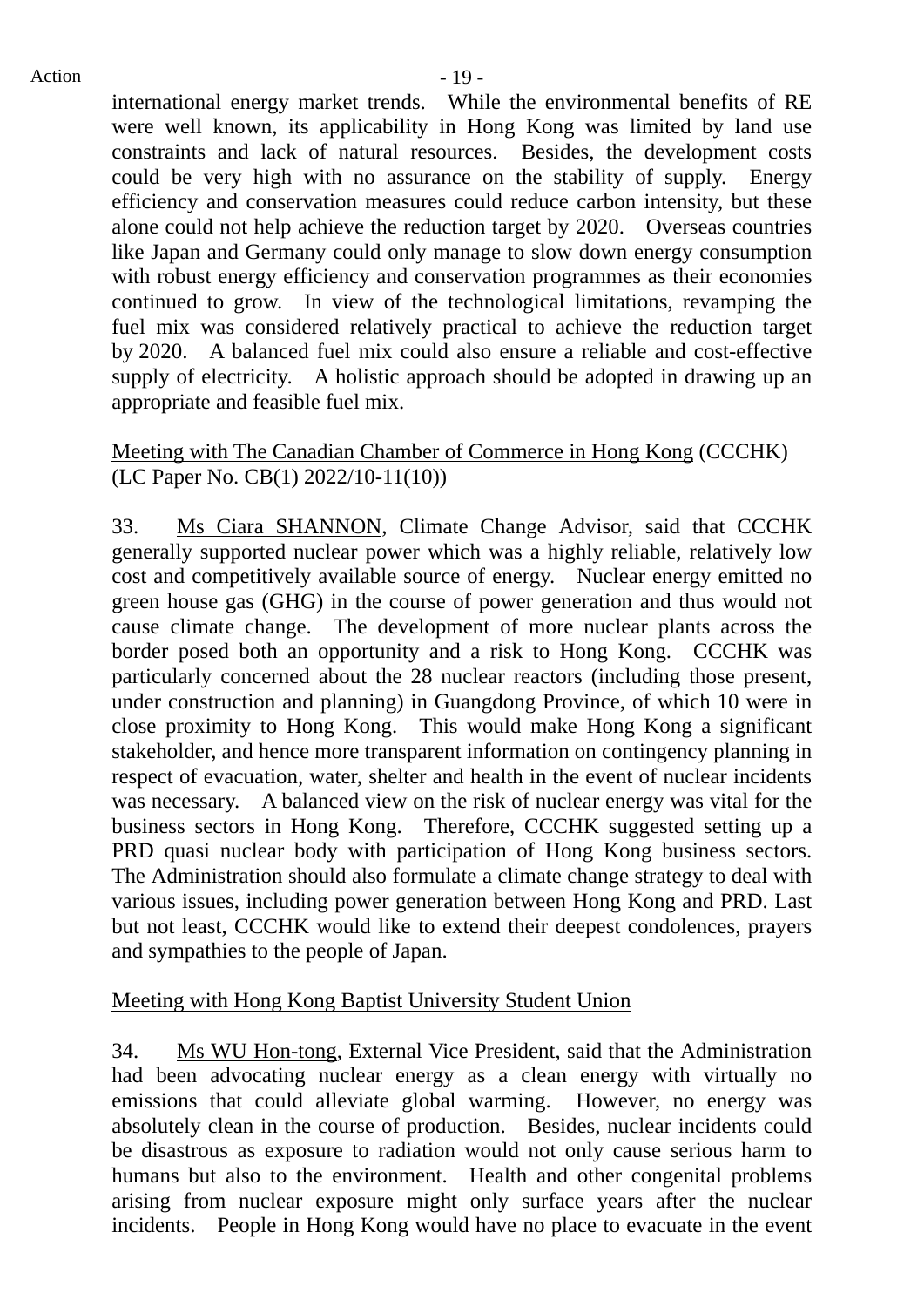of a nuclear incident at DBNPS, which was located within 100 km from Hong Kong. The Administration should learn lessons from the Chernobyl and Fukushima incidents, and should phase out the use of nuclear energy.

## Meeting with Peace Green Power

35. Ms FU Jing, Member, said that the Administration should reflect on the use of nuclear energy in the wake of the Fukushima incident. Given the long half lives of nuclear wastes, the radiation could last for millions of years which would put future generations at risk. It was not justified to increase the share of nuclear energy in the fuel mix to meet excessive electricity demand. Instead, priority should be accorded to energy conservation. By way of illustration, Denmark had been able to reduce electricity consumption following the shelving of nuclear expansion plans through the development of alternative fuel sources. Hence, the Administration should endeavour to encourage energy conservation and development of alternative fuel sources.

# Meeting with The Students' Union of the Open University of Hong Kong

36. Mr TONG Chi-pui, External Vice President, said that there was no guarantee on the safety of nuclear energy as evidenced by the Chernobyl and Fukushima incidents. He was gravely concerned about the lack of contingency arrangements in the event of an earthquake that could affect DBNPS. He pointed out that earthquakes were not uncommon in Hong Kong, and in fact a number of earthquakes had occurred in Hong Kong and neighboring areas in the past.

# Meeting with HKIED-SUEC

37. Ms CHONG Pui-ki, External Secretary, said that HKIED-SUEC was strongly opposed to the increase in the share of nuclear energy in the fuel mix, given the risks associated with development of nuclear energy. Besides, there was no safe way to dispose of nuclear wastes, and the current practice of burying the wastes deep underground would not only give rise to environmental pollution but also take up land resources. The rationale of increasing power production to support economic development was not convincing. He therefore urged the Administration to conduct a comprehensive review of the energy policy. Efforts should also be made to reduce light pollution and prevent excess energy consumption.

# Meeting with Hong Kong University Students' Union

38. Mr Benson SIU, Vice President (External), said that the whole world had awaked to the potential risks of nuclear power and the irreparable damages caused by nuclear accidents following the Fukushima incident. In fact, nuclear energy was neither reliable nor cheap. Given that Guangdong Province was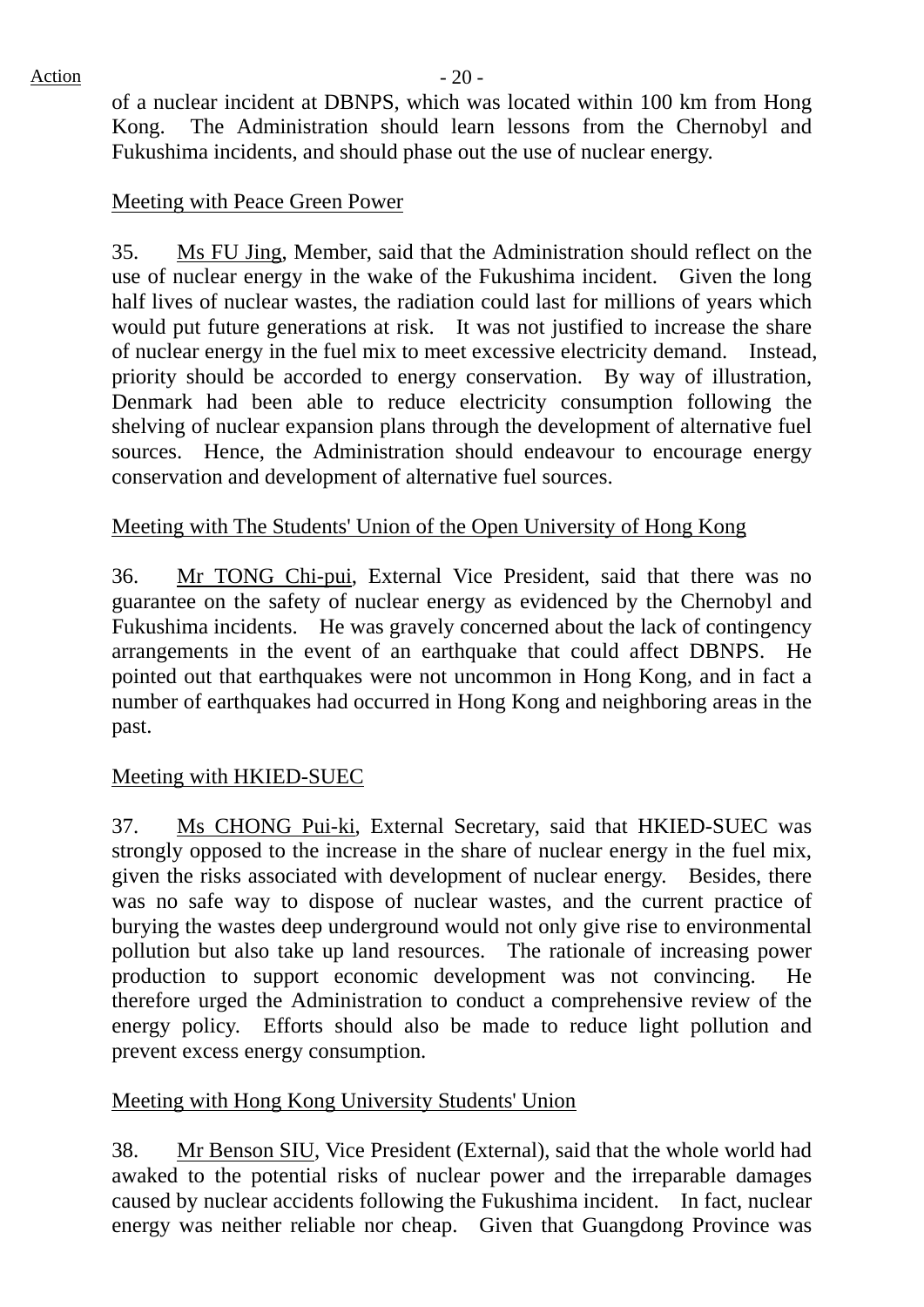investing more on wind energy, the Administration should re-examine its energy strategy and consider importing more RE with a view to phasing out nuclear power. Priority should also be given to enhancing energy conservation through improving building energy efficiency and promoting the use of energy efficient electrical appliances.

Meeting with The Student Union of The Chinese University of Hong Kong (CUHKSU)

39. Mr LAI Ming-chak, External Vice President, was skeptical whether the current knowledge of nuclear power was able to control and prevent leakage of radiation in the event of nuclear incidents as evidenced by the Chernobyl, Three Mile Island and Fukushima incidents. The impacts of a nuclear incident would be far-reaching and devastating. Therefore, CUHKSU objected to the proposed increase in the share of nuclear energy in the fuel mix. Instead, the Administration should consider expanding the use of RE and promoting energy conservation.

## Meeting with Hong Kong Polytechnic University Students' Union China Affairs Committee

40. Mr MUI Ka-fai, Vice-Chairman, said that while nuclear energy was considered relatively safe and less expensive, it was worth noting that disposal of nuclear wastes incurred considerable cost. The current practice of burying the nuclear wastes underground was not sustainable and subsequent treatment of these wastes had yet to be developed. The decommissioning of nuclear power plants was another issue to be addressed. The Administration should review whether the import of nuclear energy was the best option for Hong Kong.

# Meeting with Five Star War Team

41. Mr TANG Kin-wa, Member, pointed out that environmental protection was often compromised for economic growth. By way of illustration, incineration and landfill disposal had been adopted to treat waste rather than reduction at source. The Administration had also over-estimated energy consumption and had failed to conserve energy. As the import of more nuclear energy would mean exposing Hong Kong to nuclear risk, he urged the Administration to shelve the proposal to increase the share of nuclear energy in the fuel mix.

Meeting with Committee to Concern Nuclear Energy (LC Paper No. CB(1) 2072/10-11(04))

42. Mr FUNG Chi-wood, Chairman, said that while nuclear power generation had less carbon footprint than fossil fuels, it was still much higher than RE since the construction, operation, mining and milling of uranium, and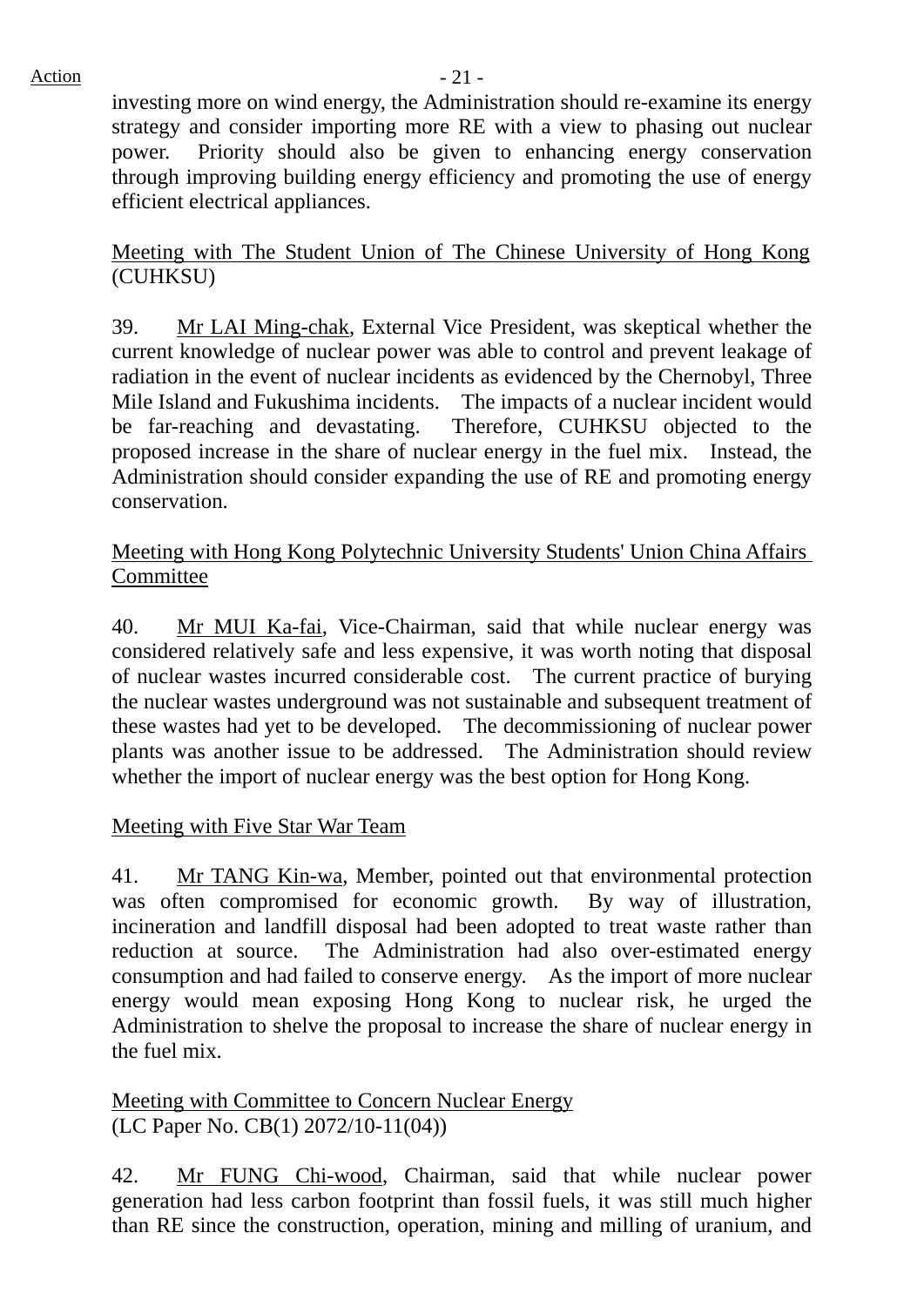decommissioning of nuclear power plants would consume electricity and cause GHG emissions as well. In order to reduce GHG emissions from power generation, efforts should be made to expedite the development of RE, including wind energy. In the United Kingdom, existing wind farms were able to supply 5 200 MW of electricity and a number of wind farms were under construction or in the pipeline. Therefore, more efforts should be made to develop wind energy for power generation in Hong Kong. It was worth noting that the first wind farm with 67 wind turbines at Kwo Chau Island was able to produce a total of 200 MW of electricity.

# Meeting with City University of Hong Kong (CityU)

43. Dr Michael LEUNG opined that sustainable electricity supply would rest with a proper balance among safety, environmental protection, stability and affordability. While the unit price of nuclear power was low at around 50 cents per kWh, the hidden costs arising from damages were too high to afford as evidenced by the Fukushima incident. The Administration and the power companies should review and enhance the existing safety standards and measures for DBNPS. The public should be well informed of the evacuation procedures in the event of any nuclear incidents at DBNPS. CityU supported the setting of an aggressive target to reduce carbon intensity by 50-60% by 2020. The most economical and safe way to achieve the target was through energy efficiency and conservation. More resources should be earmarked for energy efficient building services systems, including district cooling systems. The Administration should also promote the use of electric vehicles given their environmental performance.

Meeting with The Hong Kong Polytechnic University (LC Paper No. CB(1) 2028/10-11(05) & CB(1) 2109/10-11(02))

44. Dr John Freeman BABSON opined that the Administration should endeavour to reduce reliance on nuclear power, and actively explore other sustainable fuel alternatives. Apart from radiation leakage, disposal of nuclear waste was another major concern given the long half-live of spent uranium. The fundamental problem with nuclear power was that it was beyond effective human control in almost every dimension. By way of illustration, the Fukushima incident had greatly upset the shipping industry as demonstrated by a recent case whereby a container ship being suspected of having been contaminated was required to anchor outside the port for a comprehensive radiological inspection. A series of such delays would place the shipping company at a competitive disadvantage.

Meeting with The Hong Kong Energy Institute (Branch) Ltd (EIHK) (LC Paper No. CB(1) 2022/10-11(09))

45. Dr H F CHAN, Honorary Advisor, said that the development of nuclear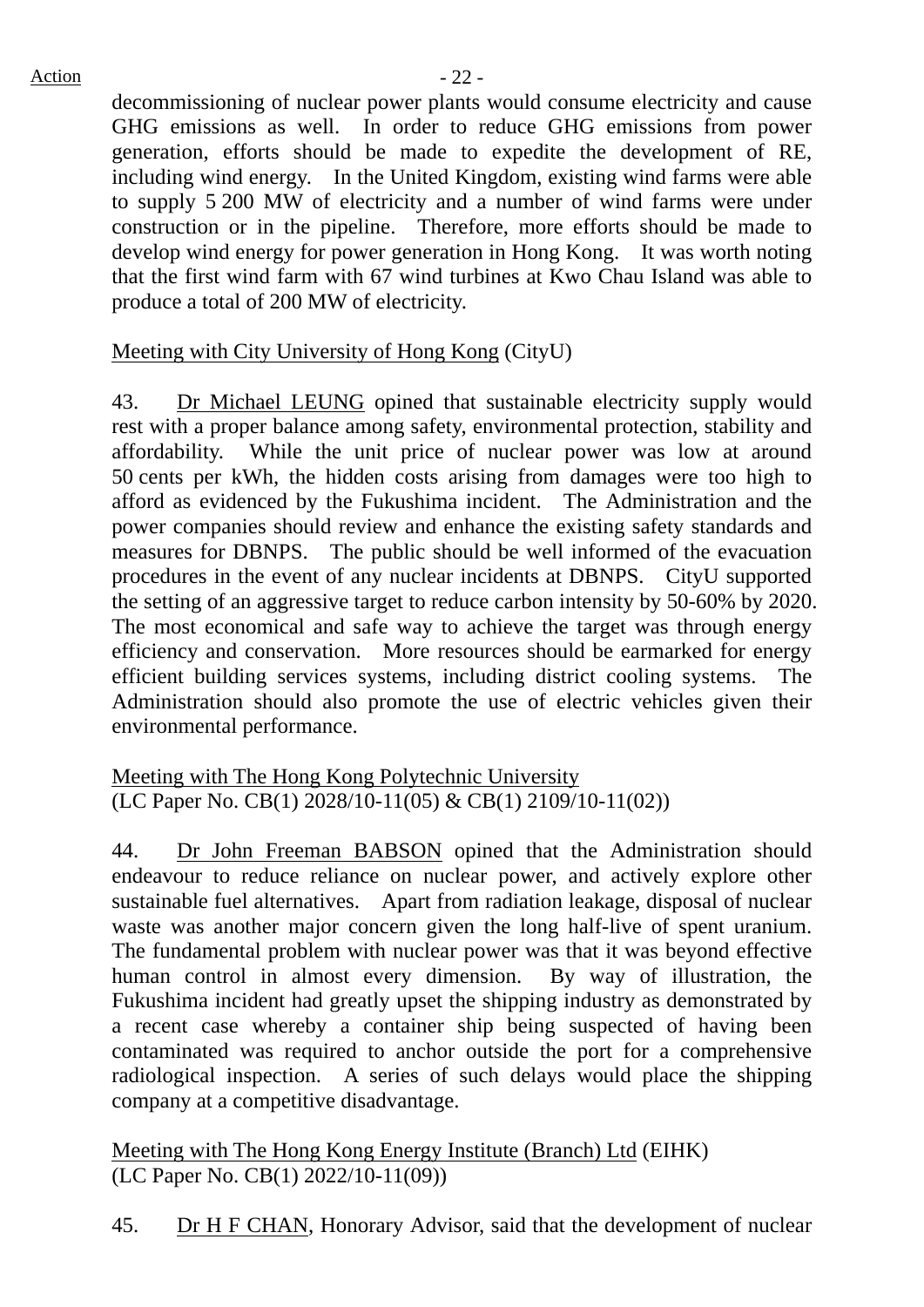energy for local power generation would certainly have a major impact on Hong Kong. While nuclear energy was a technically feasible option to reduce carbon footprint, its safety should be reviewed in the light of the recent Fukushima incident. Though nuclear power plants were designed to attain a high safety standard, minor accidents would occur from time to time due to mechanical failures or human errors. It was questionable whether the nuclear power plants in the neighbouring region could be operated safely. EIHK suggested that DBNPS should be retrofitted to a higher safety standard and more training should be provided for the employees. Furthermore, an independent body with Hong Kong's participation should be set up to monitor the operation of DBNPS. As regards the proposal to increase the share of nuclear energy to around 50% in the fuel mix by 2020, EIHK was doubtful if this could be achieved given that the recent Fukushima incident would inevitably slowed down the development of nuclear power in the Mainland.

## Meeting with Combat Climate Change Coalition (CCCC)

46. Mr Albert OUNG, Spokeperson, advised that CCCC comprised some 30 different bodies, including green groups and social/religious organizations, which were independent from the two power companies. Following the Fukushima incident, the public was gravely concerned about nuclear safety. The situation was further aggravated due to the lack of information on the operation, safety control and crisis management of the nuclear power plants nearby. Recent surveys showed that some members of the public did not support the import of nuclear energy. CCCC considered that instead of increasing the share of nuclear energy in the fuel mix, more efforts should be made to promote energy conservation and develop RE to combat climate change. The Administration should accord priority to energy conservation, and encourage the public and enterprises to reduce electricity consumption. Consideration should be given to setting out a reduction target, providing incentives for energy conservation, and subsidizing measures to improve energy efficiency. Efforts should also be made to enhance public awareness on energy conservation.

Meeting with NeoDemocrats (ND) (LC Paper No. CB(1) 2109/10-11(01))

47. Mr Michael YUNG indicated that ND was skeptical about the proposed increase in the share of nuclear energy to 50% in the fuel mix for electricity generation by 2020 to reduce carbon intensity. It believed that the proper way to achieve the reduction target was to develop RE, open the electricity grid, and reduce the contingency for electricity supply. It was absurd that the two power companies were selling the surplus electricity to the Mainland while importing nuclear energy from the latter. While nuclear energy appeared to be low in price and carbon footprint, substantial resources would be incurred in the event of nuclear incidents. The Administration should expedite the development of RE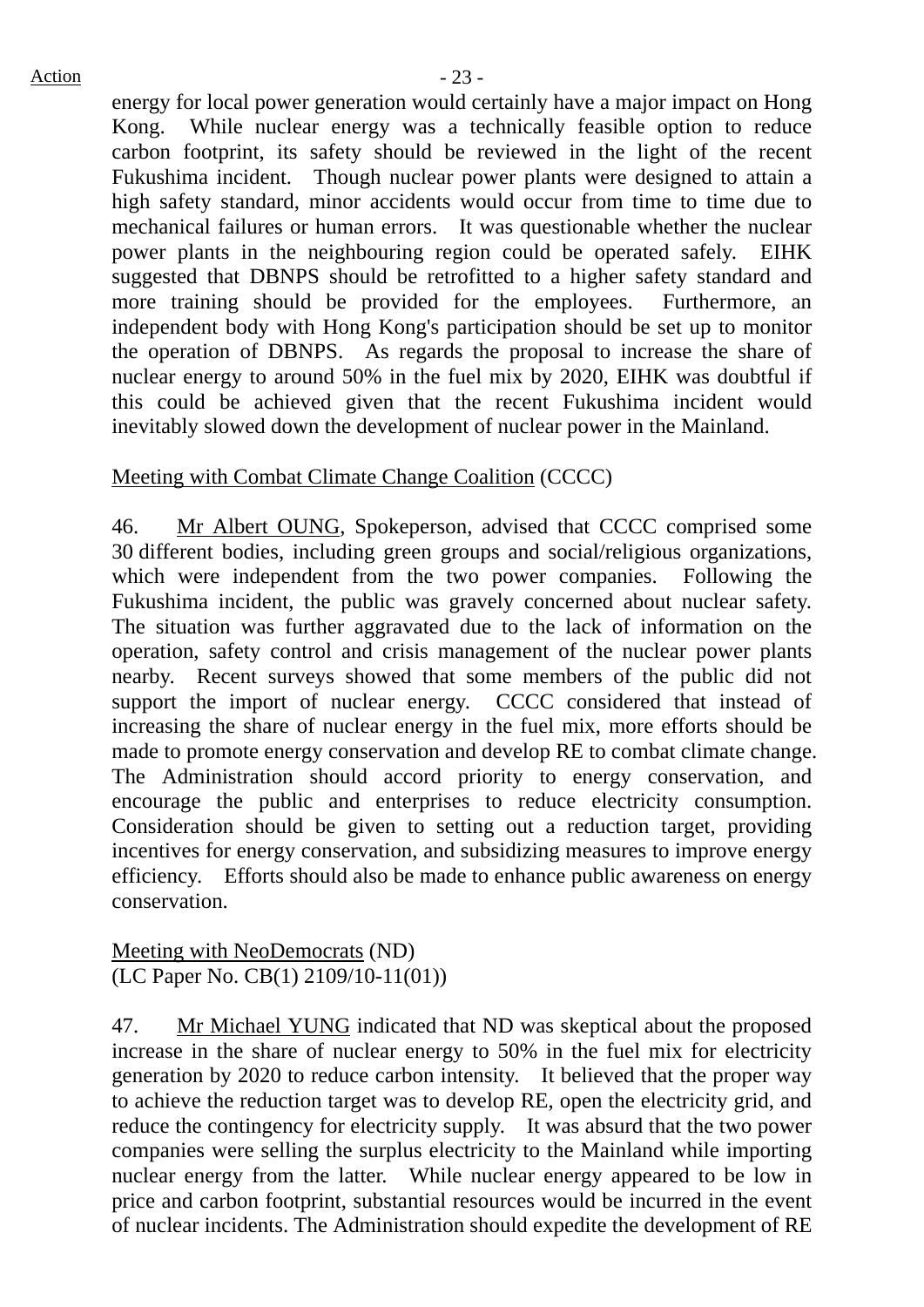and reduce the reliance on nuclear energy. Furthermore, DBNPS should be shut down upon expiry of its life span.

## Meeting with Wisdom Command by Patriotism

48. Mr Raymond KO, Master, said that the nuclear incidents at Fukushima Prefecture, Three Mile Island and Chernobyl had demonstrated the devastating effects of radiation leakage. He enquired if an environmental impact assessment on DBNPS had been conducted in the event of radiation leakage. Instead of importing nuclear energy, the Administration should consider developing RE. More resources should be earmarked for expanding the generation capacity of the three wind turbines on Lamma Island which could only produce very limited electricity. Efforts should also be made to developing solar energy in Hong Kong.

Meeting with Environmental Life Science Society, Science Society, The University of Hong Kong Students' Union (ELSS)

49. While supporting the Administration's targets to reduce carbon intensity and combat climate change, Mr HO Yuen-wa, Chairman, said that emphasis should be placed on energy conservation and the use of energy efficient products. According to the Hong Kong Ecology Footprint Report 2010 released by WWF Hong Kong, carbon footprint had accounted for 60% of the total ecological footprint in Hong Kong. It was necessary for the Administration to step up publicity on the need to reduce GHG emissions and to encourage wider community participation to take forward mitigation measures. As the operation of DBNPS had caused a rise in the temperature of surrounding waters and adversely affected the marine ecology and biodiversity in the area, close monitoring on a regular basis was required to ensure that timely remedial measures could be taken as appropriate.

50. Members also noted the following submissions from deputations not attending the meeting –

| LC Paper No. CB(1) $2022/10-11(11)$ — Submission from | Hong<br>Kong Energy Studies<br>Centre;                     |
|-------------------------------------------------------|------------------------------------------------------------|
| LC Paper No. CB(1) $2022/10-11(12)$ — Submission from | The<br><b>Conservancy Association;</b>                     |
| LC Paper No. CB(1) $2022/10-11(13)$ — Submission from | The<br>Chinese Manufacturers'<br>Association of Hong Kong; |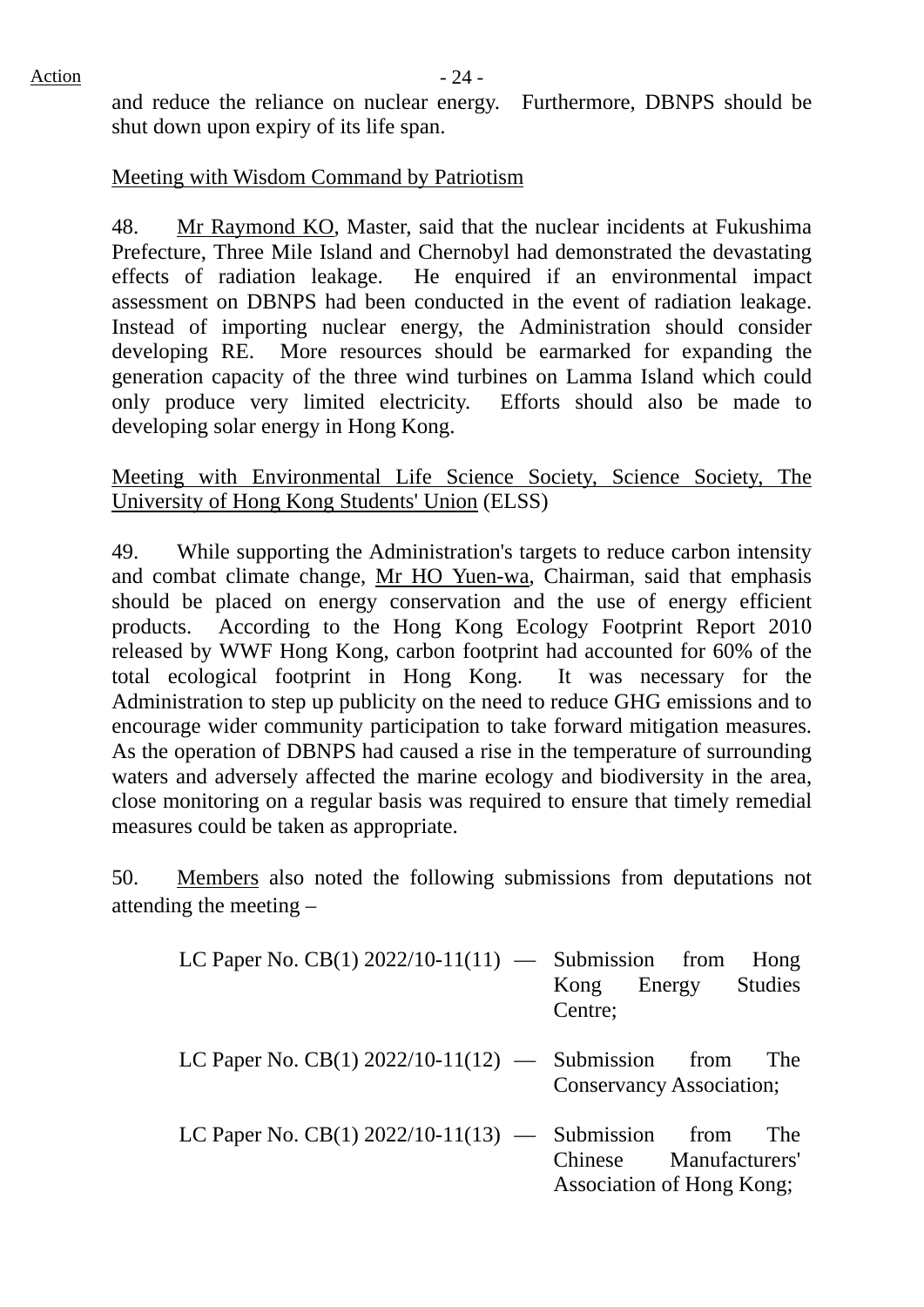| <u>Action</u> | $-25-$                                                                  |                                                                                                                                                        |
|---------------|-------------------------------------------------------------------------|--------------------------------------------------------------------------------------------------------------------------------------------------------|
|               |                                                                         | LC Paper No. $CB(1)$ 2072/10-11(03) — Submission from Professor<br>Timothy W TONG, The<br>Hong Kong Polytechnic<br>University;                         |
|               |                                                                         | LC Paper No. CB(1) $2072/10-11(05)$ — Submission from Mr LIM<br>Hung-tat; and                                                                          |
|               |                                                                         | LC Paper No. CB(1) $2072/10-11(06)$ — Submission from Hong Kong<br>General<br>Chamber<br>of<br>Commerce.                                               |
|               | <b>Meeting with Administration</b>                                      |                                                                                                                                                        |
|               | $(LC$ Paper No. $CB(1)$ 2022/10-11(14) — Administration's paper on the  | impacts of the development of<br>nuclear energy for local power<br>generation on Hong Kong                                                             |
|               | LC Paper No. CB(1) $2022/10-11(15)$ —                                   | Paper on Hong Kong's Climate<br>Change Strategy and Action<br>Agenda prepared by the<br>Legislative Council Secretariat<br>(updated background brief)) |
|               | <b>Relevant papers</b>                                                  |                                                                                                                                                        |
|               | (LC Paper No. CB(1) $2833/09-10(01)$ — Administration's paper on Public | Consultation on Hong Kong's<br>Strategy and<br>Climate Change<br><b>Action Agenda</b>                                                                  |
|               | LC Paper No. CB(1) $753/10-11(01)$                                      | Administration's paper<br>on the<br>consultancy study on climate<br>change in Hong Kong                                                                |
|               | LC Paper No. CB(1) $1370/10-11(05)$ —                                   | Administration's<br>paper<br>on<br>Consultancy Report – A Study of<br>Climate Change in Hong Kong)                                                     |

51. At the invitation of the Chairman, the Secretary for the Environment (SEN) responded to the deputations' views. He said that there were four guiding principles underlying the existing energy policy, namely safety, reliability, environmental protection and affordability. Safety was the priority and could not be compromised. SEN stressed that Hong Kong's current fuel mix, which relied predominantly on coal, was in need of an urgent review. Of primary importance was to suppress the portion of coal, which was highly polluting and unsustainable, in our fuel mix. As to the new fuel mix, SEN said that as the world was still examining the Fukushima incident, it would not be responsible for the Administration to rush into either rejecting or accepting the use of more nuclear power at this stage. The Administration would closely monitor the development in nuclear energy, and formulate its energy policy in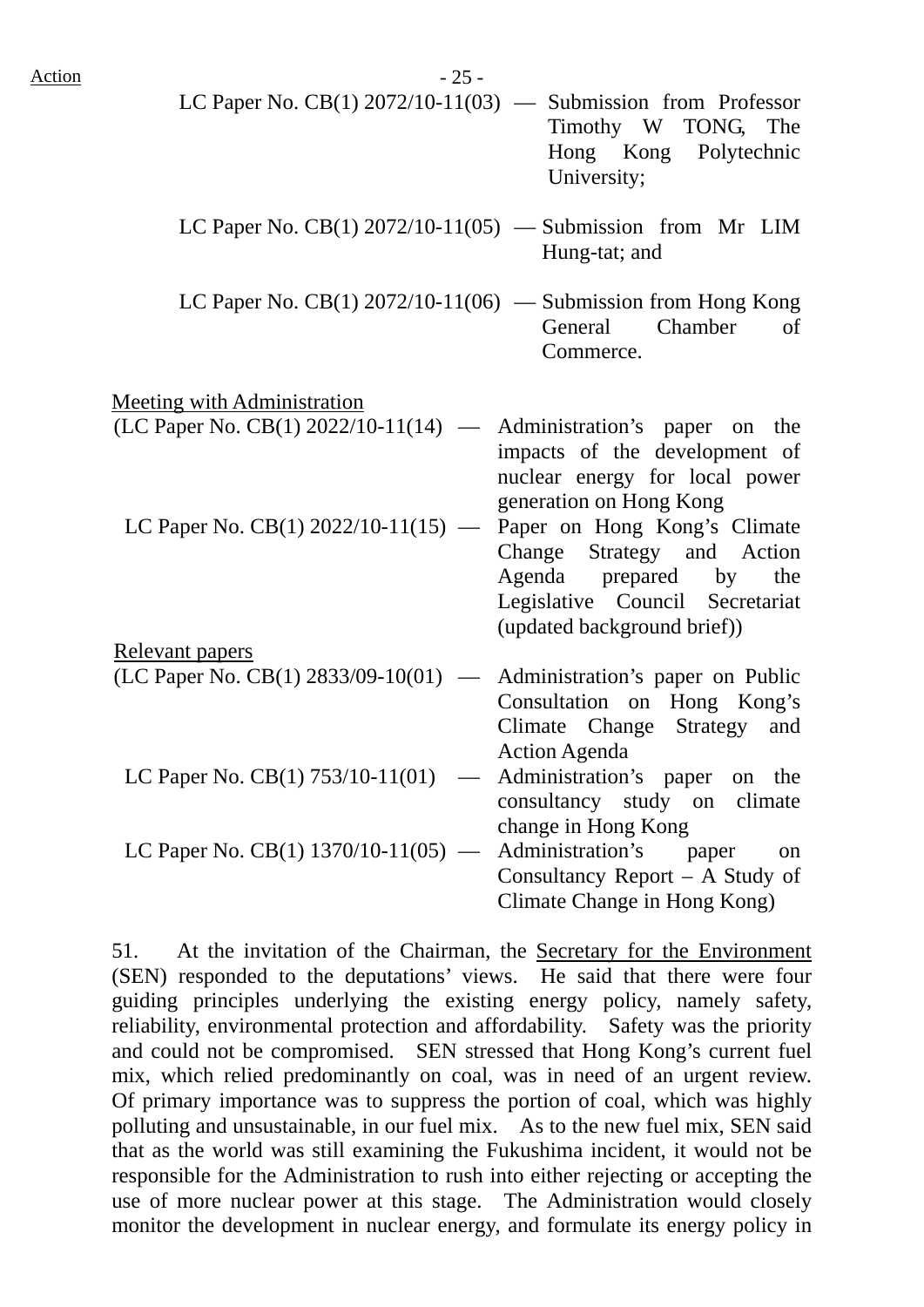an objective, scientific and rational manner. He agreed that energy conservation remained the way forward. To encourage energy conservation, funding in the order of \$450 million had been allocated to the Buildings Energy Efficiency Funding Schemes to improve the energy efficiency of buildings. It was also worth noting that while the Gross Domestic Product grew by 13% between 2005 and 2009, local electricity consumption only increased by 3.6%.

52. As regards nuclear safety, SEN said that the subject had been thoroughly discussed by Panel on Security. The Administration had been working closely with the Mainland authorities in reinforcing the notification mechanism on nuclear incidents. To enhance the transparency of the operation of DBNPS, the Administration held in-depth discussion with the Hong Kong Nuclear Investment Company Limited and the China Guangdong Nuclear Power Holding Co. Ltd. on enhancement of the mechanism on information disclosure in end 2010/early 2011. A new arrangement had been put in place for notification of events at Level 0 and Level 1 within two working days. This was already above the requirements of the International Atomic Energy Agency (IAEA). In the light of the Fukushima incident, the Security Bureau would review the existing Daya Bay contingency plan, particularly in respect of public participation in drills and exercises. Since members of the Panel on Environmental Affairs were not necessarily members of the Panel on Security, the Chairman requested the Administration to provide information on the safety standards, notification mechanism and evacuation plans for DBNPS.

Admin

53. Noting that the Fukushima incident was rated Level 5, Ms Audrey EU asked how the rating of a nuclear event was determined. SEN explained that the rating of a nuclear event was made according to the International Nuclear Event Scale laid down by IAEA.

## Core considerations of future fuel mix

54. Mr CHAN Kin-por said that while nuclear energy was clean and relatively inexpensive, the potential costs associated with the remedy of damages and losses arising from a nuclear disaster would be substantial. He enquired if the Administration was prepared to re-assess the full cost of developing nuclear energy, including the remedial costs of a nuclear disaster, and make a comparison with the costs of other fuel options. SEN assured members that the associated costs of different fuel options as well as their carbon footprints would be taken into consideration in revamping the fuel mix.

55. Mr Jeffrey LAM agreed to the need to develop a low-carbon economy to address the problems of climate change and depletion of fossil fuels. To this end, the Administration had proposed a target to reduce carbon intensity by 50-60% by 2020 when compared with 2005, representing a 19-33% absolute reduction in total GHG emissions, as well as the strategy and measures, including revamping the fuel mix, to achieve the target. While SEN had stated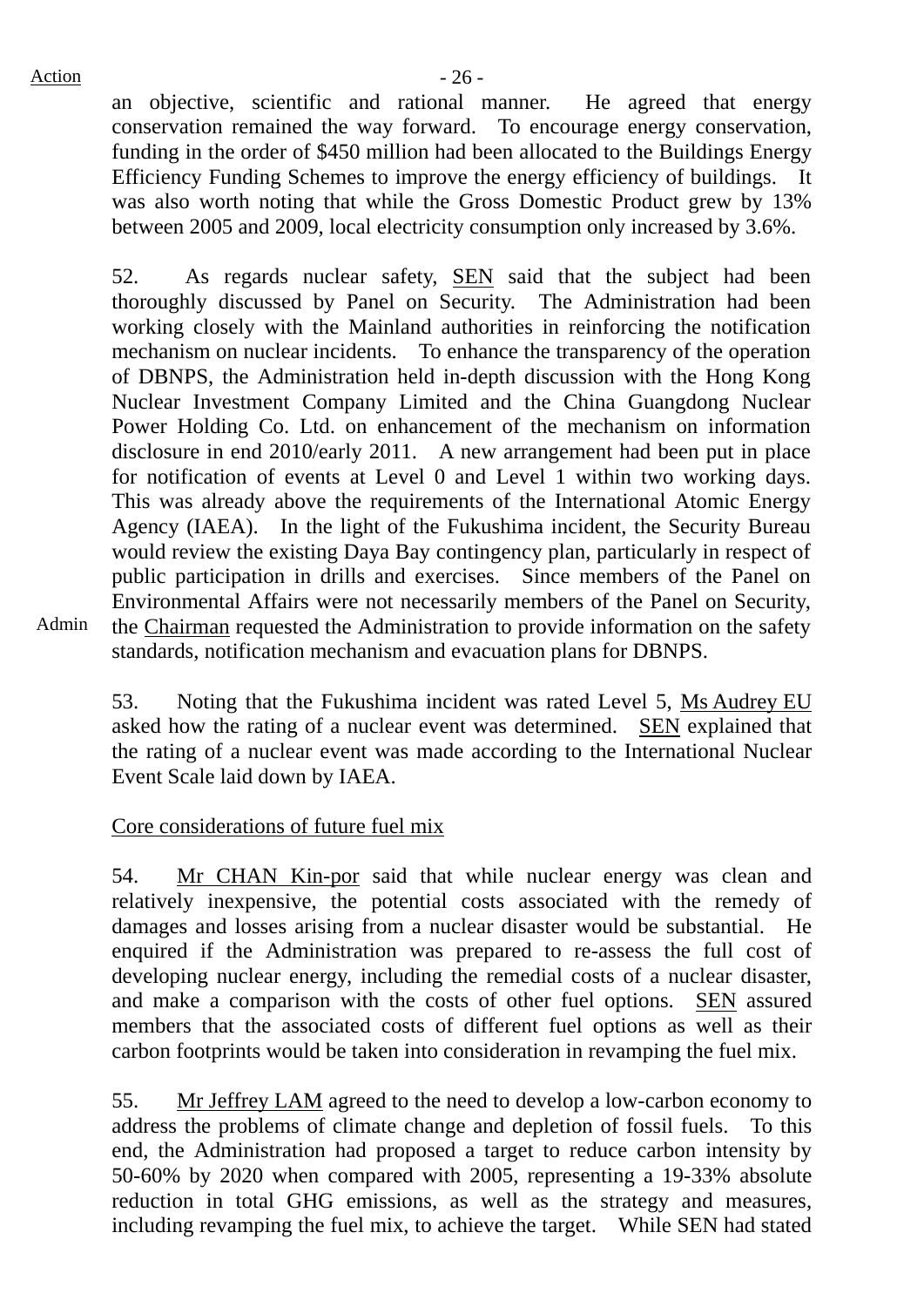that the Administration would not jump into conclusion on the future fuel mix, it should explain the measures to be taken to achieve the reduction target, and the need to increase the share of nuclear power in the fuel mix, particularly after the Fukushima incident. SEN said that the proposed target to reduce carbon intensity by 50-60% by 2020 was well-received by the general public. While a number of emission reduction measures had since been implemented to achieve the reduction target, a revamp of the fuel mix was necessary in order to replace the highly polluting coal-fired power generation. The Acting Principal Environmental Protection Officer added that the consultants responsible for the consultancy study of climate change in Hong Kong had been invited to carry out additional modeling work and analyses to evaluate the options for reducing the carbon intensity in Hong Kong by 2020. They had taken into account future growth of population and economy as well as past situation and trends.

56. As regards the Fukushima incident, SEN said that it had prompted the implementation of more stringent safety standards and controls on nuclear power plants worldwide. Meanwhile, the National Nuclear Safety Administration (NNSA) had stepped up safety inspections of existing nuclear facilities, commissioned a comprehensive review of nuclear power plants under construction, and suspended temporarily the approval of new nuclear projects pending comprehensive safety inspection and completion of nuclear safety planning. Professor LEE Chack-fan/Chinese Academy of Engineering (CAE) added that there was a need to enhance public education and information exchange on the developments in nuclear energy. Mr Edmund LEUNG/Energy Advisory Committee (EAC) echoed that education on nuclear energy needed to be reinforced. Dr LUK Bing-lam/HKIE agreed that it was important for the public to understand the pros and cons as well as the associated costs of each fuel option, and that public knowledge on nuclear and radiation should be enhanced. He also considered it necessary to conduct probabilistic risk assessment on DPNPS on a weekly basis.

57. Noting that much tighter safety standards would be adopted for nuclear power plants following the Fukushima incident, Mr LEE Wing-tat enquired about the safety standards adopted in the Mainland. He also enquired about the enhanced notification mechanism, and the evacuation plans for DBNPS. Mr CHAN Kin-por further asked if the enhanced notification mechanism for DBNPS would be extended to cover other nuclear power plants in the Mainland, and whether a provincial-wide contingency plan would be formulated between Guangdong Province and Hong Kong. Ms Audrey EU expressed concern that Hong Kong would have no choice but to accept nuclear energy, since nuclear energy had already been widely adopted in the Mainland. Given its close proximity to Hong Kong, local residents would have nowhere to evacuate in the event of a nuclear disaster at DBNPS. Hence, it was essential for the public to have the right to participate in and access to information on the development of nuclear energy in the Mainland. There should also be more information exchanges on safety standards and requirements for nuclear development in the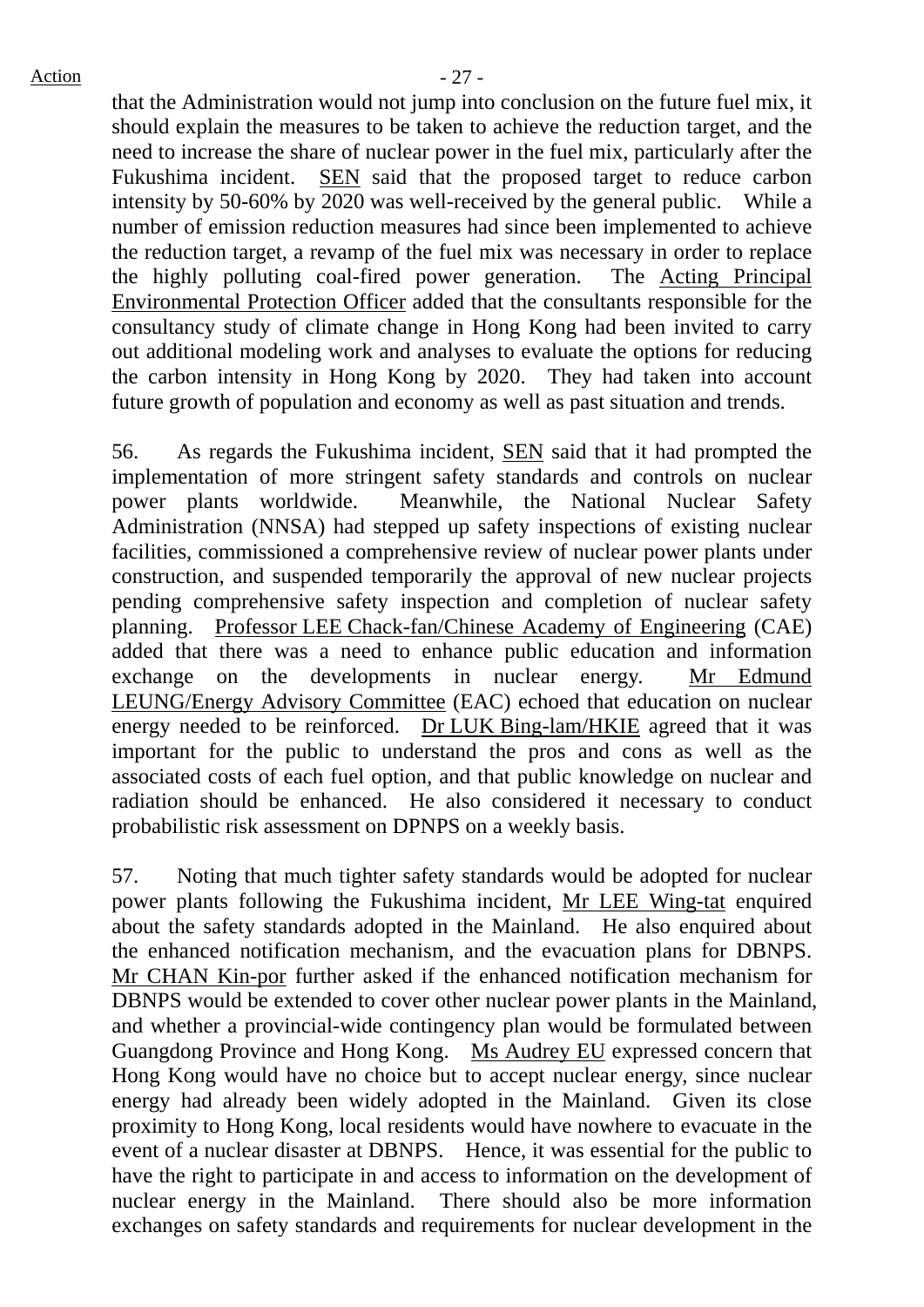Mainland. In this connection, she had suggested inviting the China Guangdong Nuclear Power Holding Co. Ltd. to attend the meeting to exchange views with members. The Chairman advised that the Clerk had sent an invitation letter to the said organization but received no reply so far.

58. In response, SEN said that the Mainland had fully adopted the IAEA standards for the development of nuclear plants since 1980s. The operators of nuclear power plants, the respective Mainland authorities and IAEA were in the forefront to uphold nuclear safety. He agreed that it was necessary to enhance communication and information exchange to allay public concerns about nuclear safety. At the meeting with NNSA, the relevant authorities had confirmed that the notification mechanism would be enhanced in all nuclear power plants in the Mainland, including DBNPS. Under the enhanced mechanism, a new arrangement had been put in place for notification of events at Level 0 and Level 1 which was already above the IAEA requirements. Professor LEE Chack-fan/CAE added that the Mainland had adopted the latest and the state of the art international standard in developing nuclear power. Nuclear power plants of older models had been required to carry out upgrading works to attain the most up-to-date standards. Dr LUK Bing-lam/HKIE agreed to the need for more exchanges with nuclear experts in the Mainland on the safety requirements in the development of nuclear energy. He understood that the Mainland authorities were planning to hold a conference on nuclear safety.

59. Ms Audrey EU sought elaboration on HKEI Ltd's suggestion of retrofitting DBNPS to improve safety. Mr H L CHAN/HKEI said that in the light of the Fukushima incident, consideration should be given to using non-electricity driven passive water feeds in DBNPS for cooling purposes. Pre-pressurized containers could also be used to prevent gas exchange and explosion. HKEI supported the setting up of an independent body to monitor the operation of DBNPS.

60. Mrs Regina IP enquired about the suitable locations for permanent storage of nuclear wastes. Professor LEE Chack-fan/CAE said that nuclear waste with low radioactivity (such as gloves used in nuclear power plants) could be buried in shallow ground, while nuclear waste with high radioactivity (such as spent fuel rods) would need to be sealed in containers and buried deep underground in desert or semi-desert areas with no underground water.

## Energy conservation

61. Mr CHAN Kin-por considered it necessary to reduce the reliance on nuclear energy, which should only be used as a last resort. The costs incurred from importing nuclear energy should have been invested in developing RE and promoting energy conservation. He enquired how the Administration would take forward RE development and energy conservation projects. SEN re-iterated that energy conservation was indeed the way forward. To this end,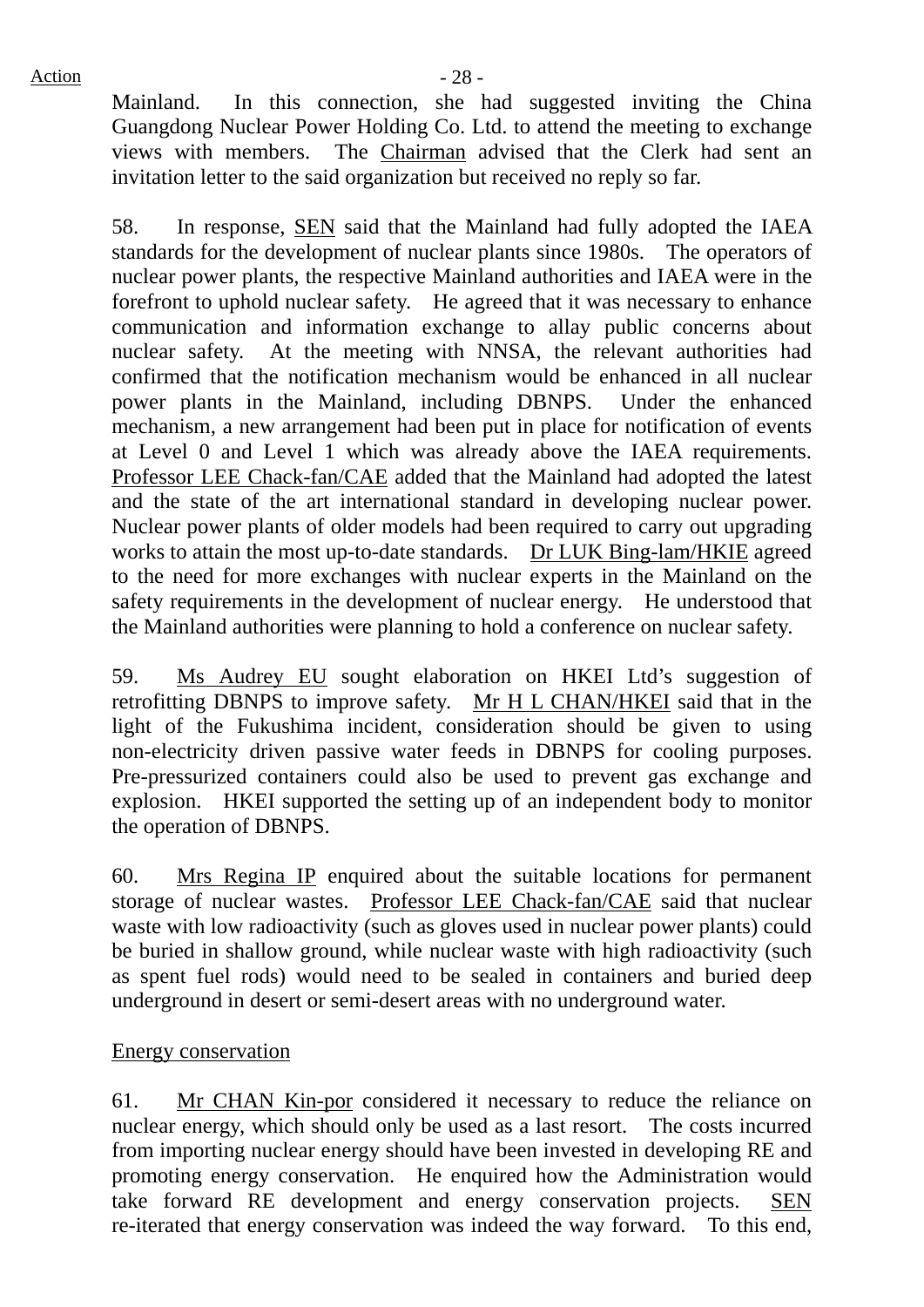relevant bills and incentive schemes had been introduced to promote energy efficiency. As regards RE, SEN said that the Administration adopted an open attitude on the development of RE. In fact, the two power companies had started exploring the feasibility of offshore wind farms, and were planning to install a total of about 100 wind turbines for power generation. One of them had also installed the largest scale of photovoltaic system in Hong Kong. Noting that the scale of RE was not large enough to replace mainstream energy use, he said the Administration had proposed to increase the share of RE in the fuel mix from less than 1% to 3-4%.

62. Mr LEE Wing-tat expressed disappointment at the slow progress of improving building energy efficiency. Given that commercial buildings accounted for around 70% of the electricity consumption in Hong Kong, there was a need to apply the Building Energy Codes to all buildings and not just new buildings. Consideration should be given to revoking the current regressive tariff rates for heavy electricity consumers, and introducing incentives to encourage energy conservation. He sought the Administration's response to Greenpeace's suggestion of maintaining the share of nuclear energy in the fuel mix at 23% while making further efforts to conserve energy. SEN stressed that the target to reduce GHG emissions could not be met simply through energy conservation and increased reliance on RE, the potential of which had yet to be further explored. Mr Prentice KOO/Greenpeace said that the proposed increase in the share of nuclear energy in the fuel mix was meant to meet the projected increase in electricity demand, which in his view could be met by energy efficiency measures. The initiative to tighten the overall thermal transfer value standards would greatly reduce electricity consumption of commercial buildings. He also agreed that the regressive tariff rates offered by local power companies to commercial enterprises with heavy electricity consumption should cease to apply lest this would encourage more electricity consumption.

63. Mrs Regina IP said that if energy conservation was the way forward, the Administration should refrain from including any electricity subsidy scheme in future Budgets as this would likely encourage energy wastage.

Exchange with the Mainland

64. SEN said that the Administration had led a delegation to exchange views with NNSA in April 2011. The visit aimed to enhance understanding on the development of nuclear energy in the Mainland and to learn more about the safety measures adopted in response to the Fukushima incident. The delegation comprised representatives from a number of government departments (including Environment Bureau, Security Bureau, Department of Health, Electrical and Mechanical Services Department and Hong Kong Observatory), nuclear experts and academics from Hong Kong, as well as members of the Energy Advisory Committee and the energy industry. During